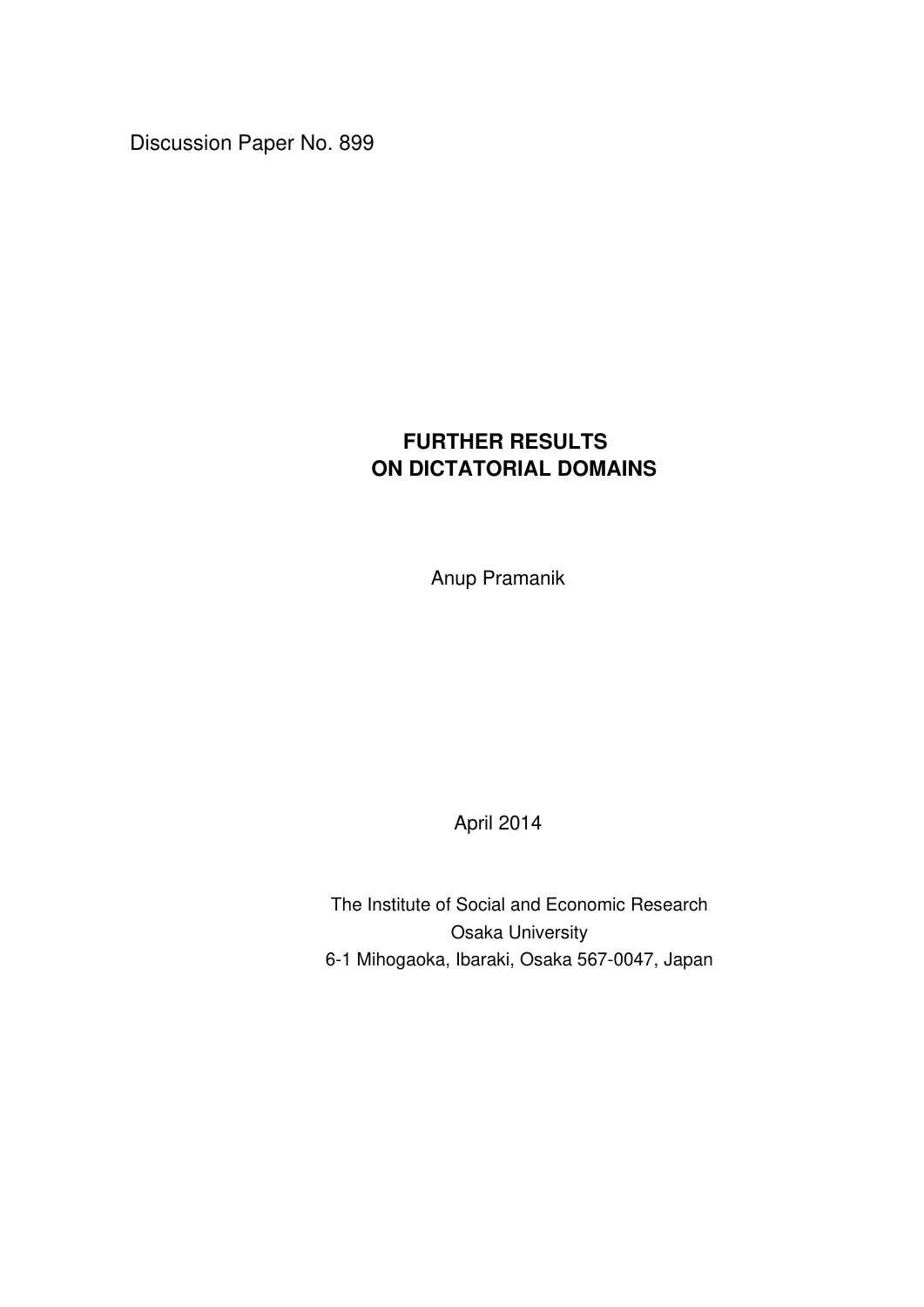# FURTHER RESULTS ON DICTATORIAL DOMAINS

Anup Pramanik <sup>∗</sup>

April 14, 2014

#### **Abstract**

This paper generalizes the results in Aswal et al. (2003) on dictatorial domains. This is done in two ways. In the first, the notion of connections between pairs of alternatives in Aswal et al. (2003) is weakened to *weak connectedness*. This notion requires the specification of *four* preference orderings for every alternative pair. Domains that are *linked* in the sense of Aswal et al. (2003) with weak connectedness replacing connectedness, are shown to be dictatorial. In the second, the notion of connections for alternative pairs is *strengthened* relative to its counterpart in Aswal et al. (2003). However, a domain is shown to be dictatorial if the induced graph is merely connected rather than linked. This result generalizes the result in Sato (2010) on circular domains.

Keywords and Phrases: Social choice functions, Strategy-proofness, Dictatorial Domains, Gibbard- Satterthwaite theorem.

JEL CLASSIFICATION NUMBER: D71.

<sup>∗</sup> I am deeply indebted to my supervisor Arunava Sen for guiding me in writing this paper. I am greatly thankful to Debasis Mishra and Souvik Roy for very useful comments and suggestions. Further, I thank Sarbesh Bandhu for proofreading the initial draft of this paper. The author is affiliated to Institute of Social and Economic Research, Osaka University.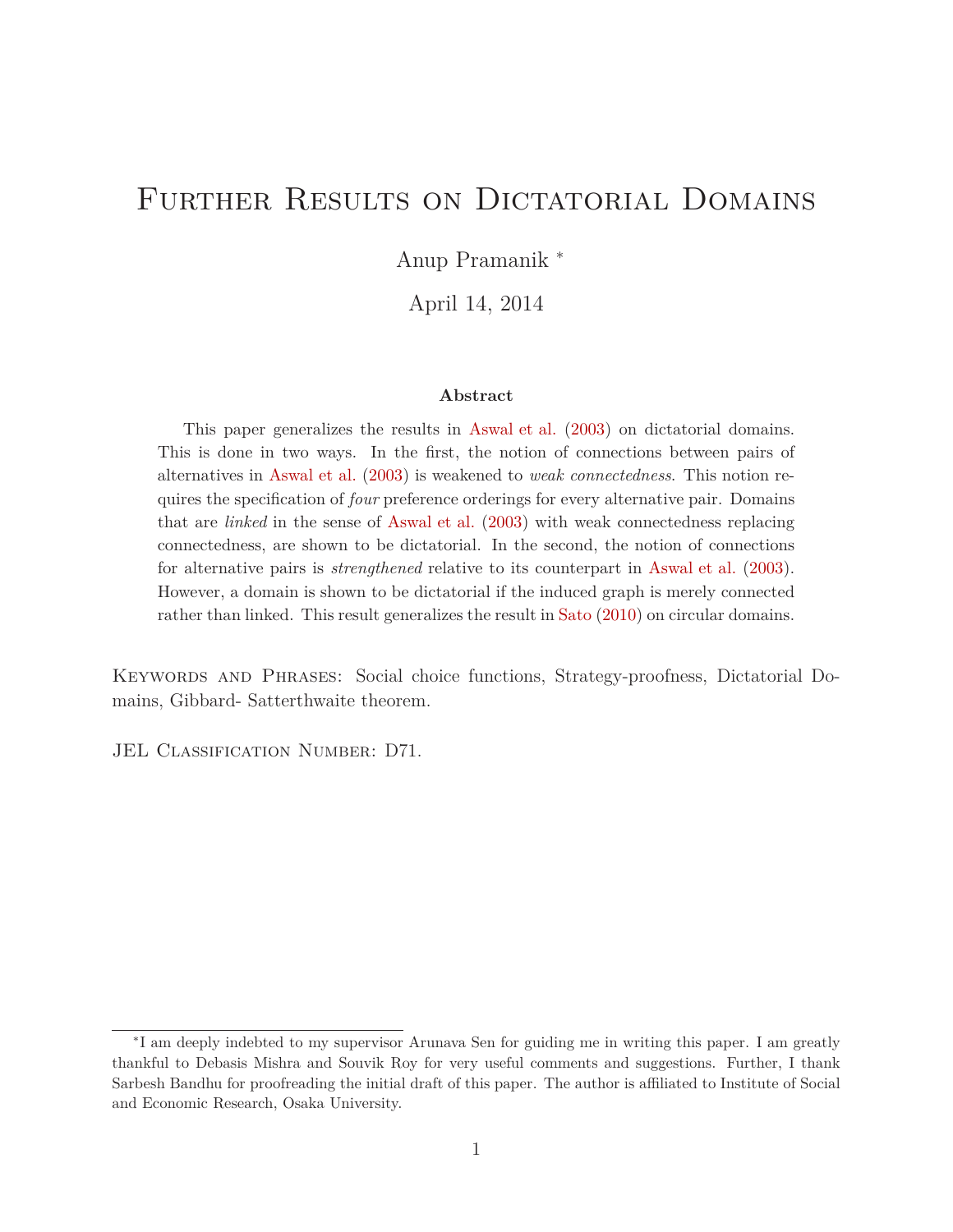#### 1 INTRODUCTION

The incompatibility between strategy-proofness and non-dictatorship is a major issue in social choice. The seminal result of Gibbard (1977) and Satterthwaite (1975) states that a surjective and strategy-proof social choice function (scf) with a range of at least three alternatives, defined over the complete domain, is dictatorial. Aswal et al. (2003) show that the assumption of a complete domain is far from being necessary for this result. They show that a large class of domains (including several that are "small") are *dictatorial* i.e. domains with the property that all strategy-proof and unanimous scfs (with a range of at least three) defined over such domains, are dictatorial. A complete characterization of dictatorial domains is a natural objective but appears to difficult to provide. Our goal in this paper is to generalize the sufficiency result of Aswal et al. (2003) and unify existing results in the area.

It will be helpful to briefly recount the result of Aswal et al. (2003). Fix an arbitrary domain. They say that two alternatives *a* and *b* are *connected* if there exists a preference in the domain where *a* is ranked first and *b*, second and another preference where the reverse is true. They consider the following graph: each alternative is a vertex and there is an edge between a pair of vertices if the two alternatives represented by the vertices, are connected. A domain is *linked* if this graph is "sufficiently dense". Specifically, there should exist an arrangement of the vertices such that the first three are mutually connected and each vertex is connected to at least two in the set of vertices that precedes it. Their main result is that every linked domain is dictatorial. They show the existence of a variety of linked domains including those that are linear in the number of alternatives. However, this result is far from a characterization - for instance, the circular domains defined in Sato (2010) and are not linked.

We generalize the linked domain result in two ways. The first way is to weaken the notion of connectedness between a pair of alternatives to *weak connectedness* while retaining the "connection structure" of the induced graph as in linkedness. The second way is to strengthen the notion of connectedness to *strong connectedness* but weakening the "connection structure" on the induced graph.

Two alternatives *a* and *b* are weakly connected if there exists a (possibly empty) set of alternatives *B* and *four* orderings in the domain such that there is a *reversal* between *B* and *b* when *a* is top-ranked and there is a reversal between *B* and *a* when *b* is top-ranked. Reversality requires alternatives between *a* and *b* to belong to *B* in the case where *B* is better than *b*. Similarly, alternatives between *b* and *a* to belong to *B* in the case where *B* is better than *a*. A domain is called a *β* domain if we can arrange all the alternatives (vertices in the induced graph) in a way that the first three are mutually weakly connected and each alternative is weakly connected to at least two in the set of alternatives (vertices) that precedes it. Our first result is that  $\beta$  domains are dictatorial. These domains are obviously supersets of linked domains - it is also possible to find *β* domains that are smaller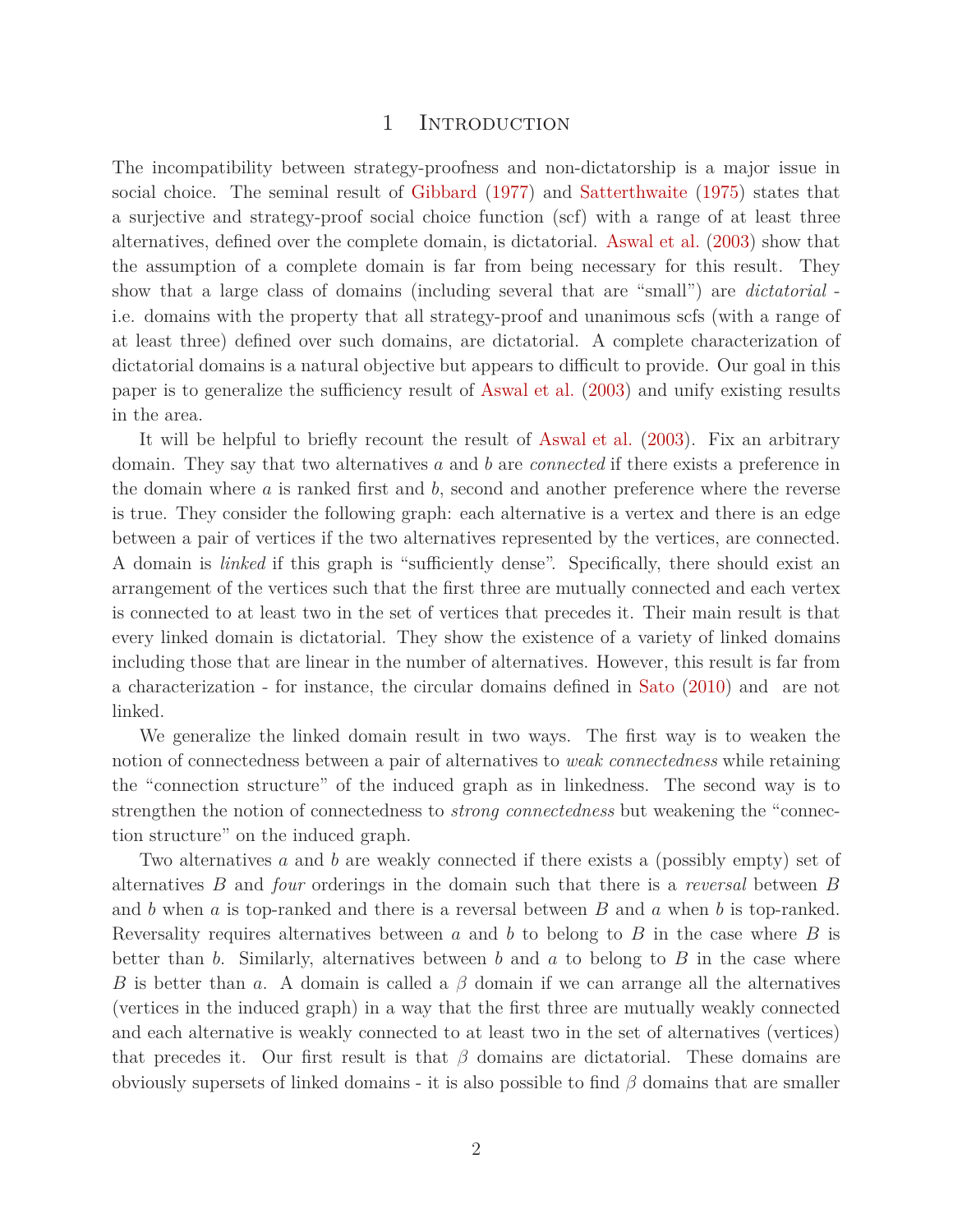than any linked domain.

Strong connectedness between *a* and *b* requires the following "intermediateness" property in addition to weak connectedness: for any alternative  $c$  other than  $a$  and  $b$ , there exists two orderings in the domain, one where *c* is above *b* while *a* at the top and another where *c* is above *a* while *b* at the top. A domain is called a  $\gamma$  domain if its induced graph is connected in the usual graph-theoretic sense, i.e. there exists a path between any two alternatives(vertices). Our second result is that all *γ* domains whose induced graph *is not* a star-graph, are dictatorial domains. The same result holds in the star-graph case with mild additional conditions. These results generalize results on circular domains in Sato (2010) and Chatterji and Sen (2011). Finally, we apply our result to a facility location problem in a restricted environment.

The paper is organized as followed. Section 2 contains a description of the model. Sections 3 and 4 contain the results on *β* and *γ* domains respectively. Section 5 provides an application while Section 6 concludes.

## 2 BASIC NOTATION AND DEFINITIONS

Let  $A = \{a_1, \ldots, a_m\}$  denote a finite set of alternatives with  $m \geq 3$ . Let  $I = \{1, 2, \ldots, n\}$ ,  $n \geq 2$  be a finite set of agents. Let  $\mathbb P$  denote the set of strict orderings <sup>1</sup> of the elements of *A*. An admissible domain is a set  $\mathbb{D} \subset \mathbb{P}$ . A typical preference orderings will be denoted by  $P_i$  where  $aP_i$ *b* will signify that *a* is preferred (strictly) to *b* under  $P_i$ . A preference profile is an element of the set  $\mathbb{D}^n$ . Preference profiles will be denoted by  $P, \overline{P}, P'$  etc and their  $i^{th}$ components as  $P_i$ ,  $\bar{P}_i$ ,  $P'_i$  respectively with  $i = 1, 2, ..., n$ . Let  $(\bar{P}_i, P_{-i})$  denote the preference profile where the  $i^{th}$  component of the profile *P* is replaced by  $\overline{P}_i$ .

Given  $P_i \in \mathbb{D}$ , let  $r_k(P_i)$  denote the  $k^{th}$  ranked alternative in  $P_i$ ,  $k = 1, \ldots, m$ , i.e.,  $[r_k(P_i) = a_j] \Rightarrow [[\{a_k \in A : a_k P_i a_j\}] = k - 1]$ . For an ordering  $P_i \in \mathbb{D}$  and  $a_j \in A$ , we let  $B(a_j, P_i)$  denote the set of alternatives that are strictly better than  $a_j$  according to  $P_i$ , while  $W(a_j, P_i)$  denotes the set of alternatives that are strictly worse than  $a_j$  according to  $P_i$ . Let  $M(a_j, a_k, P_i)$  be the set alternatives that are strictly worse than  $a_j$  and strictly better than *a<sup>k</sup>* according to *P<sup>i</sup>* .

DEFINITION **1** *A* social choice function (scf) *f* is a mapping  $f : \mathbb{D}^n \longmapsto A$ .

Some familiar properties of scfs are stated below.

DEFINITION 2 *A scf f satisfies unanimity, if for all*  $P \in \mathbb{D}^n$ ,  $f(P) = a$  *whenever*  $a = r_1(P_i)$ *for all*  $i \in I$ *.* 

If an alternative is top-ranked by all voters, the scf must pick that alternative.

A scf is strategy-proof if no voter can obtain a strictly better alternative by misrepresenting her preferences for any announcements of preferences of the other voters.

<sup>&</sup>lt;sup>1</sup>A strict ordering is a complete, transitive and antisymmetric binary relation.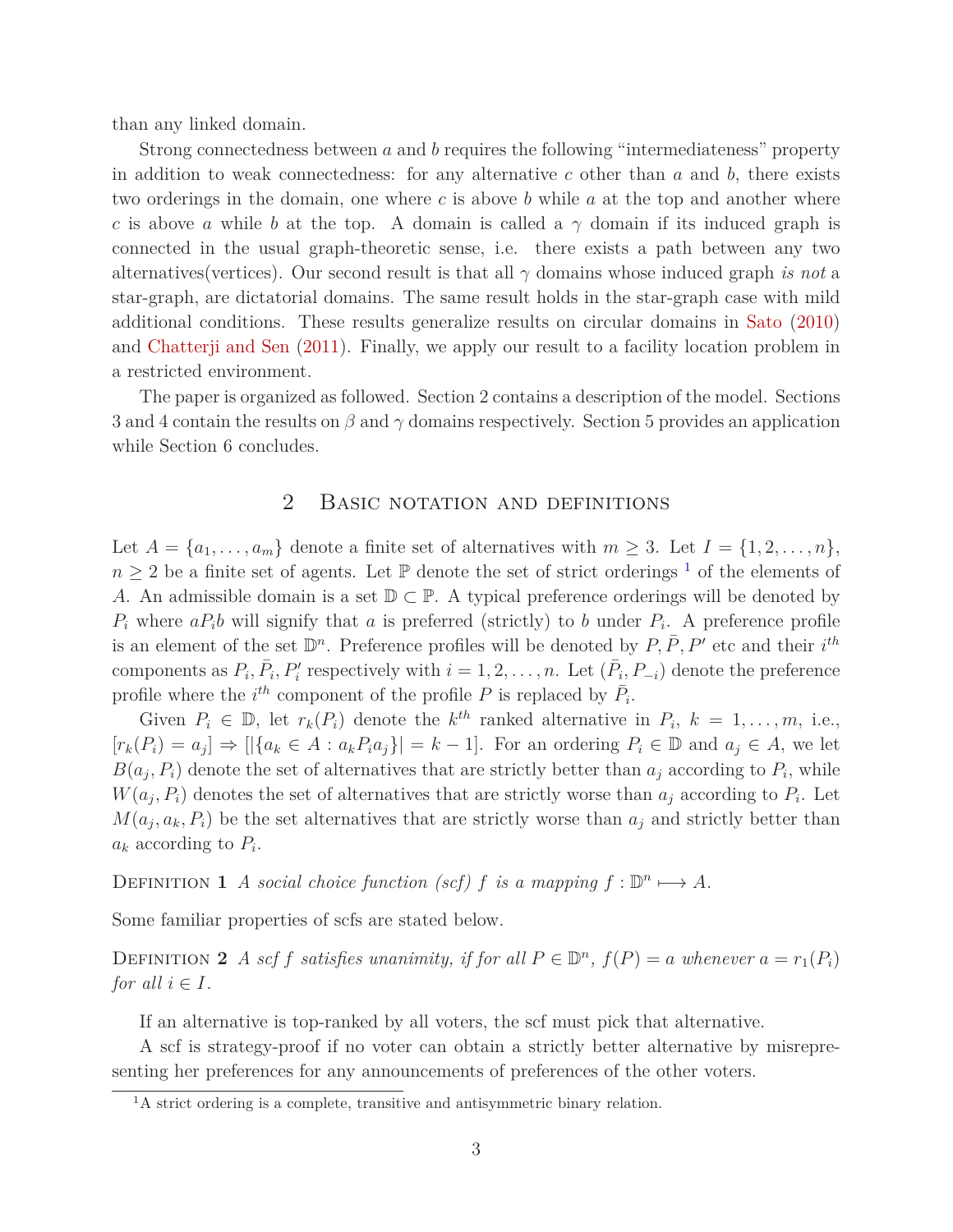DEFINITION **3** *A scf*  $f : \mathbb{P} \to A$  *is manipulable by agent i at a profile*  $P \in \mathbb{P}$  *via*  $P'_i$  *if* 

$$
f(P'_i, P_{-i})P_i f(P).
$$

*A scf f is strategy-proof if it is not manipulable by any agent at any profile.*

A scf is a dictatorship if a particular voter always gets her best alternative.

DEFINITION **4** *A scf f is dictatorial if there is an individual*  $i \in I$  *such that*  $f(P) = r_1(P_i)$ *for all*  $P \in \mathbb{D}^n$ 

The following well-known result provides a full characterization of strategy-proof scfs for the domain P.

**THEOREM 1** *(Gibbard (1977),Satterthwaite (1975))* A scf  $f : \mathbb{P}^n \to A$  is strategy-proof and *satisfies unanimity if and only if it is dictatorial.*

Unfortunately, there is a large class of preference domains where strategy-proofness implies dictatorship, so that there is no escape from this unpleasant dilemma. These domains which we define formally below, are the objects of our study.

DEFINITION 5 *The domain*  $D \subset P$  *is dictatorial if, for all scfs*  $f : D^n \longrightarrow A$  *is strategyproof and satisfies unanimity implies f is dictatorial.*

Throughout the paper, we shall restrict attention to domains that are *minimally rich*.

DEFINITION **6** *A* domain  $\mathbb{D}$  is minimally rich if, for all  $a \in A$ , there exists  $P_i \in \mathbb{D}$  such that  $r_1(P_i) = a$ .

The minimal richness assumption guarantees that every alternative is top-ranked for some ordering in the domain. This is a standard assumption in the literature, for instance Aswal et al. (2003).

# 3 *β* Domains

We first introduce the notion of weak connectedness. In what follows, we fix a domain  $\mathbb{D} \subset \mathbb{P}$ .

DEFINITION **7** *A pair of alternatives*  $a_j$ ,  $a_k$  *is weakly connected, denoted by*  $a_j \stackrel{w}{\sim} a_k$  *if there exists*  $B \subset A$  *(possibly empty)* and  $P_i$ ,  $\overline{P_i}$ ,  $P'_i$ ,  $P''_i \in \mathbb{D}$  *such that* 

- *1.*  $r_1(P_i) = r_1(\bar{P}_i) = a_j$  and  $r_1(P'_i) = r_1(P''_i) = a_k$ .
- *2.*  $B = M(a_j, a_k, P_i)$  and  $B \subset W(a_k, \bar{P}_i)$ .
- *3.*  $B = M(a_k, a_j, P'_i)$  and  $B \subset W(a_j, P''_i)$ .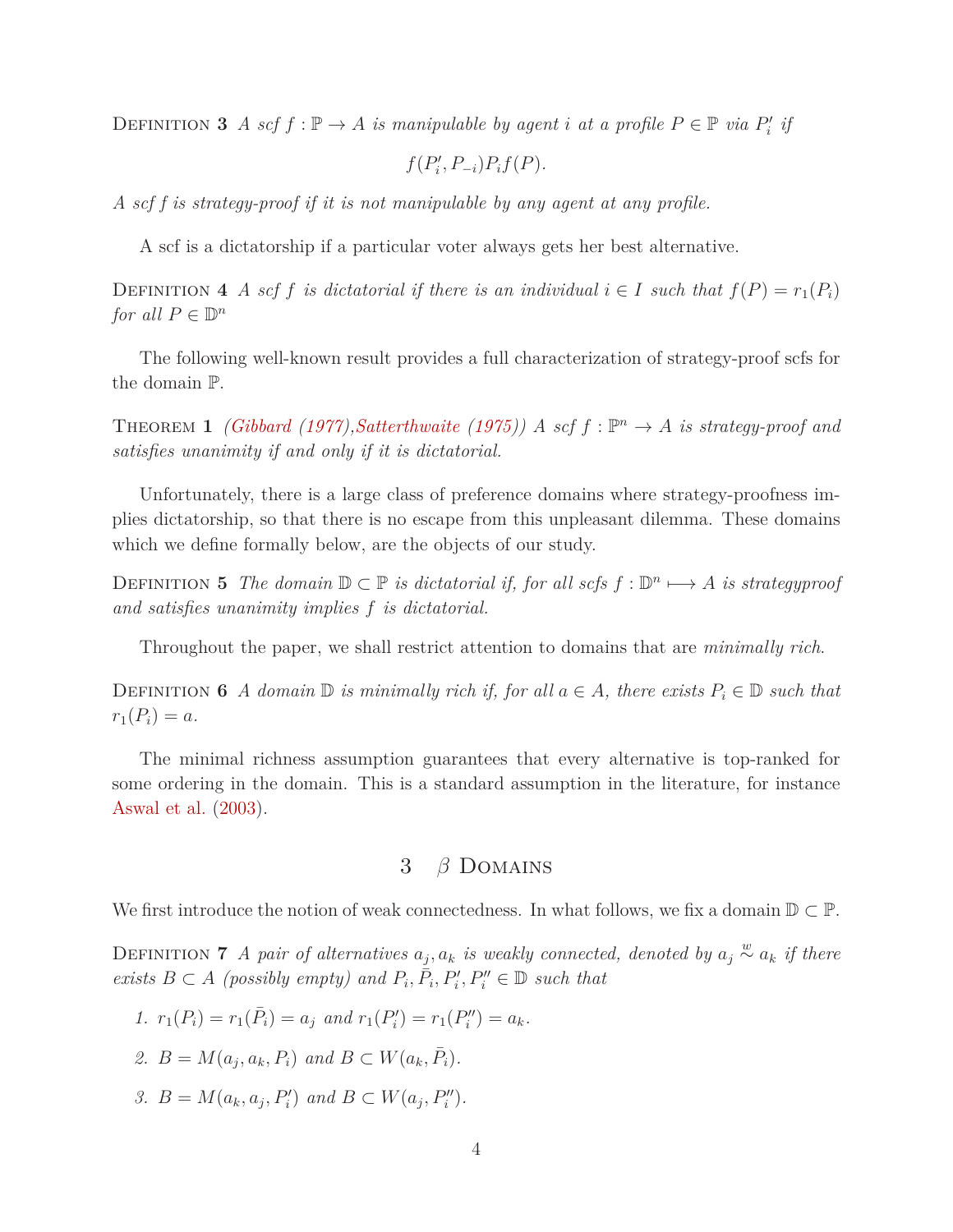$P_i$   $\bar{P}_i$   $P'_i$  *P* ′′ *i*  $a_j$   $a_j$   $a_k$   $a_k$ *B* . *B* .  $a_k$   $a_k$   $a_j$   $a_j$ *. B* . . . . . *B* . . . .

Table 1: Weak connectedness

The weak connectedness concept is illustrated below.

The idea is quite simple. There exists a set *B* such that there is a *reversal* between *B* and  $a_k$  when  $a_j$  is top-ranked and there is a reversal between *B* and  $a_j$  when  $a_k$  is top-ranked. Reversality requires *all* alternatives between  $a_j$  and  $a_k$  to belong to *B* in the case where *B* is better than  $a_k$ . Similarly, *all* alternatives between  $a_k$  and  $a_j$  to belong to *B* in the case where *B* is better than  $a_j$ .

OBSERVATION 1 In case  $B$  is the empty set, weak connectedness reduces to connectedness in the sense of Aswal et al. (2003).

A *β domain* can be defined in the same way that a linked domain was defined in Aswal et al. (2003).

DEFINITION 8 Let  $B \subset A$  and let  $a_j \notin B$ . Then  $a_j$  is linked to B if there exists  $a_k, a_r \in B$ *such that*  $a_j \stackrel{w}{\sim} a_k$  *and*  $a_j \stackrel{w}{\sim} a_r$ .

Definition **9** *The domain* D *is called a β domain if there exists a one to one function*  $\sigma : \{1, \ldots, m\} \rightarrow \{1, \ldots, m\}$  *such that* 

- *(i)*  $a_{\sigma(1)} \stackrel{w}{\sim} a_{\sigma(2)}$
- *(ii)*  $a_j$  *is linked to*  $\{a_{\sigma(1)}, a_{\sigma(2)}, \ldots, a_{\sigma(j-1)}\}, j = 3, \ldots, m$ *.*

By virtue of Observation 1, linked domains are *β* domain. However, the converse is not true as the example below shows.

EXAMPLE 1 Let  $A = \{a_1, a_2, a_3, a_4\}$  and let  $\mathbb{D}$  be the domain in Table 2. It is clear that  $a_1$  is connected to  $a_2$  and  $a_3$ ,  $a_2$  is connected to  $a_3$ , but  $a_4$  is not connected to any other alternatives. Therefore  $\bar{\mathbb{D}}$  is not linked. But it is a  $\beta$  domain because  $a_4 \stackrel{w}{\sim} a_1$  and  $a_4 \stackrel{w}{\sim} a_2$ .

It is helpful to interpret a *β* domain in terms of the graphs induced by weak connectedness. Let  $\mathbb D$  be a domain. The graph  $G(\mathbb D)$  is defined as follows: the vertices of the graph are the alternatives and two vertices have an edge iff the alternatives represented by the vertices are weakly connected. The graph induced by the domain in Example 1 is shown in Figure 1.

Our first Theorem shows that the linked domain result in Aswal et al. (2003) can be generalized to *β* domains.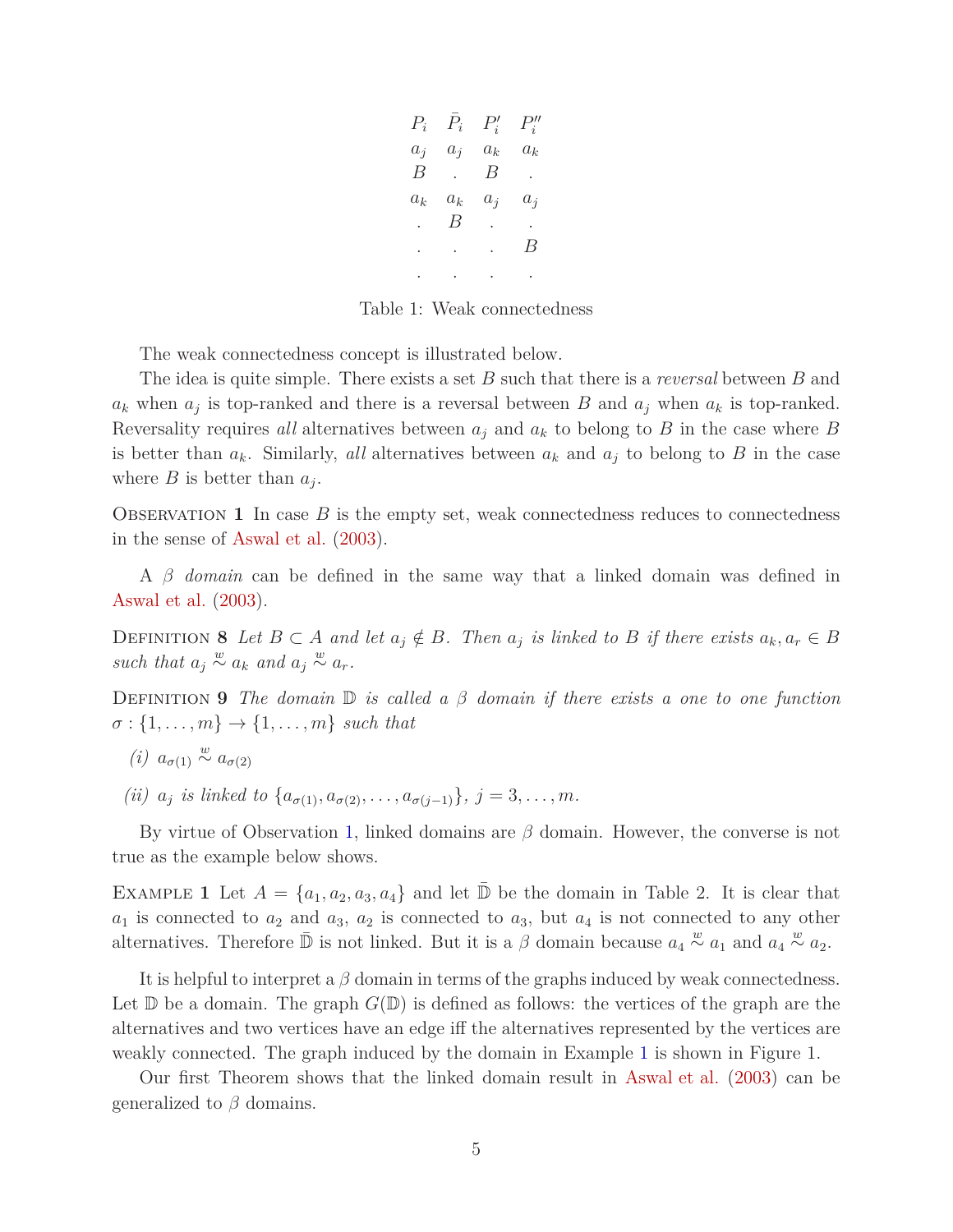

Figure 1: The graph  $G(\mathbb{D})$ 

THEOREM 2  $\hat{A}$   $\hat{\beta}$  *domain is a dictatorial domain.* 

Proof: Let  $\mathbb D$  be a  $\beta$  domain and assume without loss of generality that the function  $\sigma$ in definition 9 is the identity function. For every non-empty  $X \subset A$ , we let  $\mathbb{D}^X = \{P_i \in$  $\mathbb{D}[r_1(P_i) \in X]$ . Similarly, for any alternative  $a_i \in A$ , we let  $\mathbb{D}^{a_i} = \{P_i \in \mathbb{D}|r_1(P_i) = a_i\}$ .

In view of Proposition 3*.*1 of Aswal et al. (2003) and our assumption of minimal richness, it suffices to show that if  $f : \mathbb{D}^2 \to A$  is strategy-proof and unanimous, then f is dictatorial.

The following Lemma is very general.

**LEMMA 1** *Let* **D** *be an arbitrary domain and let a, b be arbitrary alternatives with a*  $\stackrel{w}{\sim}$  *b. If*  $f: \mathbb{D}^2 \to A$  *satisfies strategy-proofness and unanimity, then*  $f(P) \in \{a, b\}$  *for all*  $P \in \mathbb{D}^2$ *such that*  $r_1(P_1), r_1(P_2) \in \{a, b\}$ .

*Proof:* Suppose not. Let  $a$  and  $b$  be the first ranked outcomes according to  $P_1$  and  $P_2$ respectively with  $f(P) = c$  where  $c \neq a, b$ . Note that a and b must also be distinct from each other, otherwise we immediately contradict unanimity. Since  $a \stackrel{w}{\sim} b$ , there exists  $B \subset A$ and  $P'_1, P''_1, P'_2, P''_2 \in \mathbb{D}$  such that (i)  $r_1(P'_1) = r_1(P''_1) = a$  and  $r_1(P'_2) = r_1(P''_2) = b$ , (ii)  $B = M(a, b, P'_1)$  and  $B \subset W(b, P''_1)$ , (iii)  $B = M(b, a, P'_2)$  and  $B \subset W(a, P''_2)$ . We consider two cases.

Case 1:  $B = \emptyset$ . By replicating the arguments in Claim A in Sen (2001), we can show that  $f(P) \in \{a, b\}$ . This leads to a contradiction.

Case 2:  $B \neq \emptyset$ . Observe that  $f(P_1, P'_2)$  cannot be *b* because 2 would manipulate at *P* via  $P'_2$ . Also note that  $f(P_1, P'_2) \notin W(a, P'_2)$ . Otherwise 2 would manipulate via an ordering where *a* is ranked first, thereby obtaining the outcome *a* (unanimity). We consider the following two cases.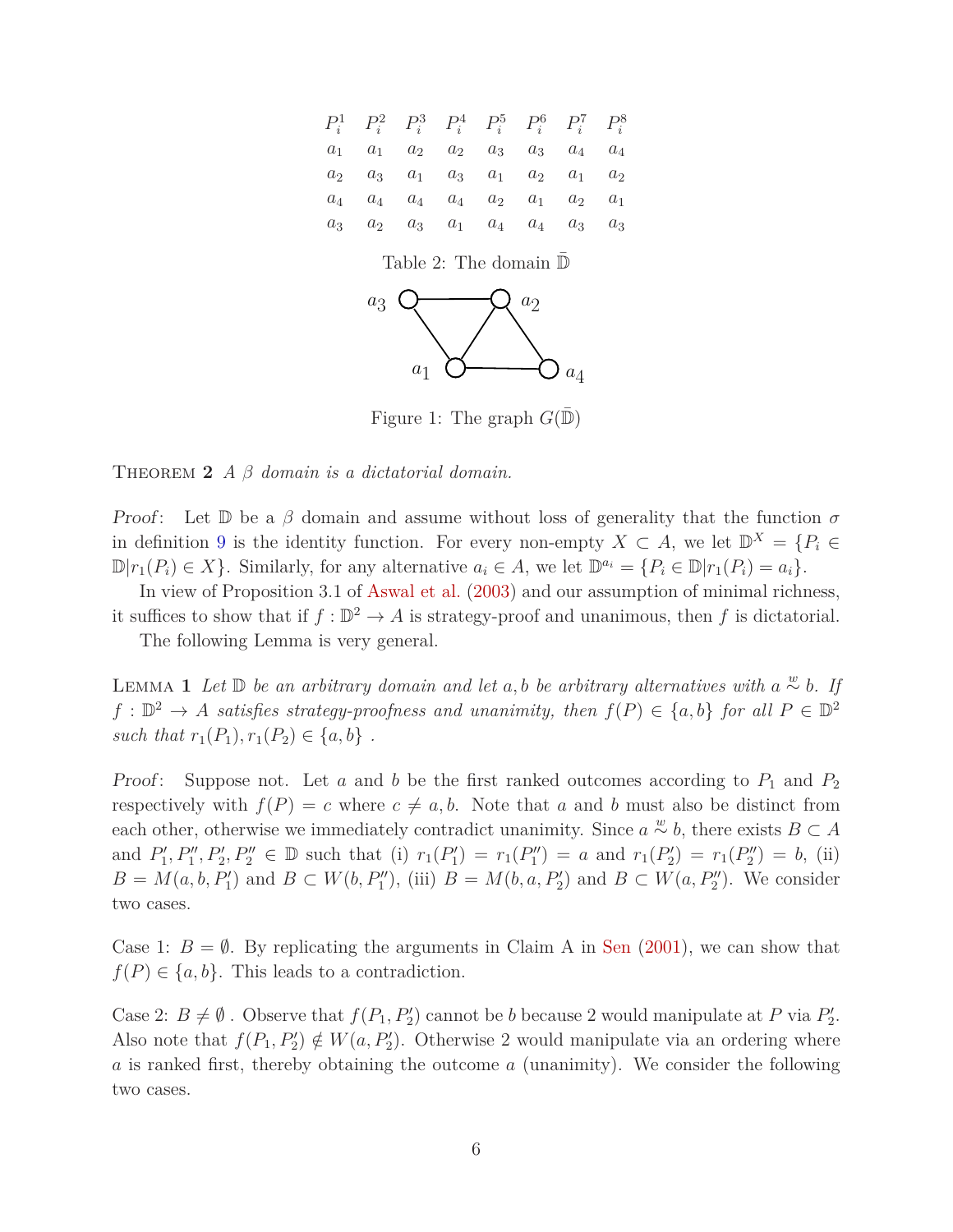Case 2.1:  $f(P_1, P'_2) = a$ . Strategy-proofness implies that  $f(P'_1, P'_2) = a$ .

Observe that  $f(P'_1, P_2) \neq a$  because then 1 would manipulate at *P* via  $P'_1$ . Also  $f(P'_1, P_2) \notin$  $W(b, P'_1)$ , otherwise 1 would manipulate via an ordering where *b* is ranked first, thereby obtaining the outcome *b* (unanimity). Therefore,  $f(P'_1, P_2) \in B \cup b$ . If  $f(P'_1, P_2) \in B \cup b$ , then 2 will manipulate at  $(P_1', P_2')$  via  $P_2$  - a contradiction.

Case 2.2:  $f(P_1, P'_2) \in B$ . Let  $f(P_1, P'_2) = d$ . Then it must be the case that  $aP_1dP_1b$ . First we show that  $f(P'_1, P'_2) \in B$ . If  $f(P'_1, P'_2) \in W(b, P'_1) \cup \{b\}$ , then 1 would manipulate at  $(P'_1, P'_2)$ via  $P_1$ . If  $f(P'_1, P'_2) = a$ , then 1 would manipulate at  $(P_1, P'_2)$  via  $P'_1$ . Therefore  $f(P'_1, P'_2) \in B$ . Next we show that  $f(P'_1, P''_2) = a$ . If  $f(P'_1, P''_2) = b$ , then 2 would manipulate at  $(P'_1, P'_2)$ via  $P''_2$ . If  $f(P'_1, P''_2) \in B$ , then 2 would manipulate at  $(P'_1, P''_2)$  via an ordering where *a* is ranked first, thereby obtaining the outcome *a* (unanimity). If  $f(P'_1, P''_2) \in W(b, P'_1)$ , then 1 would manipulate at  $(P'_1, P''_2)$  via an ordering where *b* is ranked first, thereby obtaining the outcome *b* (unanimity). Therefore  $f(P'_1, P''_2) = a$ . At  $(P''_1, P''_2)$ ,  $f(P''_1, P''_2) = a$ , otherwise 1 would manipulate at  $(P''_1, P''_2)$  via  $P'_1$ . Finally we show that  $f(P''_1, P'_2) = a$ . Note that  $f(P''_1, P'_2) \neq b$ , otherwise 2 would manipulate at  $(P''_1, P''_2)$  via  $P'_2$ . Also  $f(P''_1, P'_2) \notin B$ , otherwise 1 would manipulate at  $(P''_1, P'_2)$  via an ordering where *b* is ranked first, thereby obtaining the outcome *b* (unanimity). If  $f(P_1'', P_2') \in W(a, P_1')$ , Then 2 would manipulate at  $(P''_1, P'_2)$  via an ordering where *a* is ranked first, thereby obtaining the outcome *a* (unanimity). Therefore  $f(P''_1, P'_2) = a$ . Note that 1 would manipulate at  $(P'_1, P'_2)$  via  $P''_1$  because earlier we have shown  $f(P'_1, P'_2) \in B$ . This leads to a contradiction.

Our proof consists in establishing the following two steps.

Step 1: Let  $X = \{a_1, a_2, a_3\}$ . There exists  $j \in \{1, 2\}$  such that  $f(P) = r_1(P_j)$  for all  $P \in \mathbb{D}^X \times \mathbb{D}^X$ .

Step 2: Let  $\bar{X} = \{a_1, a_2, \ldots, a_{l-1}\}\$  and  $X^* = \{a_1, a_2, \ldots, a_l\}, l = 4, \ldots, m$ . If  $f(P) = r_1(P_j)$ for all  $P \in \mathbb{D}^{\bar{X}} \times \mathbb{D}^{\bar{X}}$ , then  $f(P) = r_1(P_j)$  for all  $P \in \mathbb{D}^{X^*} \times \mathbb{D}^{X^*}$ .

We proceed to establish Step 1 through a sequence of claims. First note that since  $D$ is a  $\beta$  domain and  $\sigma$  is the identity function, we have  $a_1 \stackrel{w}{\sim} a_2$ ,  $a_2 \stackrel{w}{\sim} a_3$  and  $a_3 \stackrel{w}{\sim} a_1$ . By Lemma 1, either  $f(P_1, P_2) = a_1$  or  $f(P_1, P_2) = a_2$  for all  $P \in \mathbb{D}^2$  such that  $r_1(P_1) = a_1$  and  $r_1(P_2) = a_2$ . Let  $\bar{P}_1$  and  $\bar{P}_2$  be such that  $r_1(\bar{P}_1) = a_1$ ,  $r_1(\bar{P}_2) = a_2$  and w.l.o.g. we assume that  $f(\bar{P}_1, \bar{P}_2) = a_1$ . We complete Step 1 by showing that agent 1 is the dictator. By Lemma 1 and strategy-proofness,  $f(P_1, P_2) = a_1$  for all  $P \in \mathbb{D}^2$  where  $r_1(P_1) = a_1$  and  $r_1(P_2) = a_2$ . The following pair of claims are required to establish Step 1.

CLAIM **1** For all  $P \in \mathbb{D}^2$  where  $r_1(P_1) = a_3$  and  $r_1(P_2) = a_2$ ,  $f(P_1, P_2) = a_3$ .

*Proof*: Suppose not. Then, there exists  $(P'_1, P'_2)$  with  $r_1(P'_1) = a_3$  and  $r_1(P'_2) = a_2$  such that  $f(P'_1, P'_2) \neq a_3$ . Lemma 1 implies that  $f(P'_1, P'_2) = a_2$ . By lemma 1 and strategy-proofness,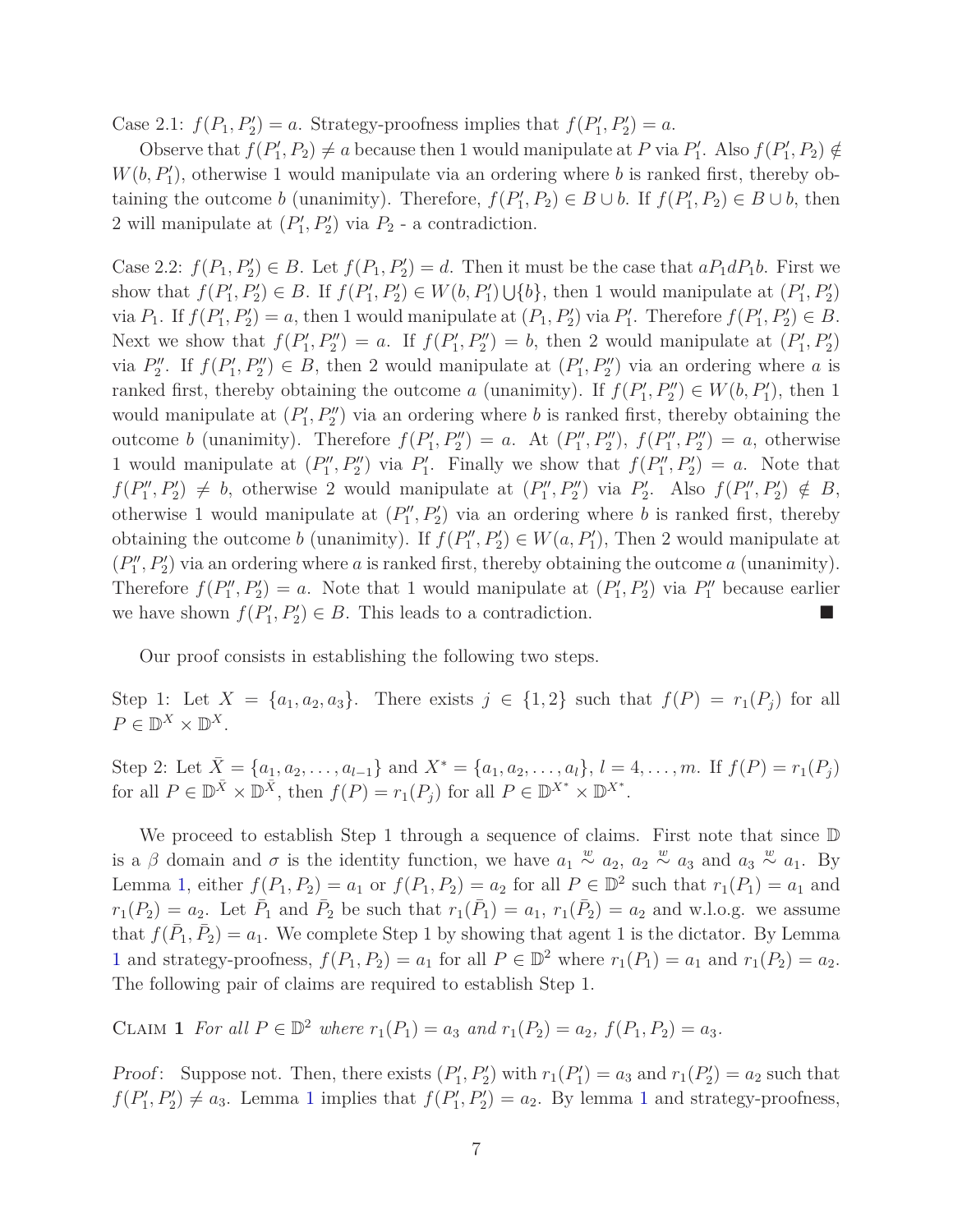*f*(*P*<sub>1</sub>*, P*<sub>2</sub>) = *a*<sub>2</sub> for all (*P*<sub>1</sub>*, P*<sub>2</sub>) ∈  $\mathbb{D}^2$  with  $r_1(P_1) = a_3$  and  $r_1(P_2) = a_2$ . Since  $a_3 \stackrel{w}{\sim} a_1$ , there exists  $B \subset A$ ,  $P''_1$ , and  $P^*_1$  such that  $r_1(P''_1) = r_1(P^*_1) = a_3$ ,  $B = M(a_3, a_1, P''_1)$  and  $B \subset A$  $W(a_1, P_1^*)$ . Note that either  $a_2 \in B$  or  $a_2 \notin B$ . If  $a_2 \in B$ , then  $f(P_1^*, P_2') \neq a_2$ . Otherwise, agent 1 would manipulate via an ordering where  $a_1$  is ranked first - a contradiction. If  $a_2 \notin B$ , then  $f(P''_1, P'_2) \neq a_2$ . Otherwise, agent 1 would manipulate via an ordering where *a*<sup>1</sup> is ranked first - a contradiction.

# CLAIM 2 For all  $P \in \mathbb{D}^2$  where  $r_1(P_1) = a_1$  and  $r_1(P_2) = a_3$ ,  $f(P_1, P_2) = a_1$ .

*Proof*: Suppose not. Then, there exists  $(P'_1, P'_2)$  with  $r_1(P'_1) = a_1$  and  $r_1(P'_2) = a_3$  such that  $f(P'_1, P'_2) \neq a_1$ . Lemma 1 implies that  $f(P'_1, P'_2) = a_3$ . By Lemma 1 and strategy-proofness,  $f(P_1, P_2) = a_3$  for all  $(P_1, P_2) \in \mathbb{D}^2$  with  $r_1(P_1) = a_1$  and  $r_1(P_2) = a_3$ . Since  $a_3 \stackrel{w}{\sim} a_2$ , there exists  $B \subset A$ ,  $P''_2$ , and  $P^*_2$  such that  $r_1(P''_2) = r_1(P^*_2) = a_2$ ,  $B = M(a_2, a_3, P''_2)$  and  $B \subset W(a_3, P_2^*)$ . Note that either  $a_1 \in B$  or  $a_1 \notin B$ . If  $a_1 \in B$ , then  $f(P_1', P_2^*) = a_2$ . Otherwise if  $f(P_1', P_2^*) = a_1$ , agent 2 would manipulate via an ordering where  $a_3$  is ranked first - a contradiction. If  $a_1 \notin B$ , then  $f(P'_1, P''_2) = a_2$ . Otherwise, agent 2 would manipulate via an ordering where  $a_3$  is ranked first - a contradiction.

Using the arguments used in the proof of Claim 1 and 2, it is straightforward to show that  $f(P) = r_1(P_1)$  for all  $P \in \mathbb{D}^X \times \mathbb{D}^X$ . This establishes Step 1.

We now turn to Step 2. Pick an integer *l* in the set {4*, . . . , m*}. We state our induction hypothesis below.

Induction Hypothesis (IH):  $f(P) = r_1(P_1)$  for all  $P \in \mathbb{D}^{\bar{X}} \times \mathbb{D}^{\bar{X}}$ .

Our objective is to show that  $f(P) = r_1(P_1)$  for all  $P \in \mathbb{D}^{X^*} \times \mathbb{D}^{X^*}$ .

Statement<sup>\*</sup>: Since  $a_l$  is linked to  $\{a_1, \ldots, a_{l-1}\}$ , there exists  $a_i, a_j \in \{a_1, \ldots, a_{l-1}\}$  such that  $a_l \stackrel{w}{\sim} a_i$  and  $a_l \stackrel{w}{\sim} a_j$ .

CLAIM 3 For all  $(P_1, P_2) \in \mathbb{D}^2$  such that  $P_1 \in \mathbb{D}^{a_l}$  and  $P_2 \in \mathbb{D}^{\{a_i, a_j\}}$ ,  $f(P) = r_1(P_1)$  (a<sub>i</sub> and  $a_j$  *are as specified in (\*)).* 

*Proof*: Suppose not. There exists an  $(\bar{P}_1, \bar{P}_2) \in \mathbb{D}^2$  such that  $\bar{P}_1 \in \mathbb{D}^{a_l}, \bar{P}_2 \in \mathbb{D}^{\{a_i, a_j\}}$  and  $f(\bar{P}_1, \bar{P}_2) \neq a_l$ . Therefore by Lemma 1,  $f(\bar{P}_1, \bar{P}_2) = r_1(\bar{P}_2)$ . Let  $r_1(\bar{P}_2) = a_i$  - a similar argument holds if  $r_1(\bar{P}_2) = a_j$ . Since  $a_l \overset{w}{\sim} a_j$ , there exists an ordering  $P_1^*$  such that (i)  $r_1(P_1^*) = a_l$  and (ii)  $a_j P_1^* a_i$ . By Lemma 1 and strategy-proofness  $f(P_1^*, \overline{P}_2) = a_i$ . Note that agent 1 would manipulate at  $(P_1^*, \overline{P}_2)$  via an ordering  $P'_1$  where  $r_1(P'_1) = a_j$  because by induction hypothesis  $f(P'_1, \bar{P}_2) = a_j$  - a contradiction.

CLAIM 4 For all  $(P_1, P_2) \in \mathbb{D}^2$  such that  $P_1 \in \mathbb{D}^{a_l}$  and  $P_2 \in \mathbb{D}^{\bar{X}}$ ,  $f(P) = r_1(P_1)$ .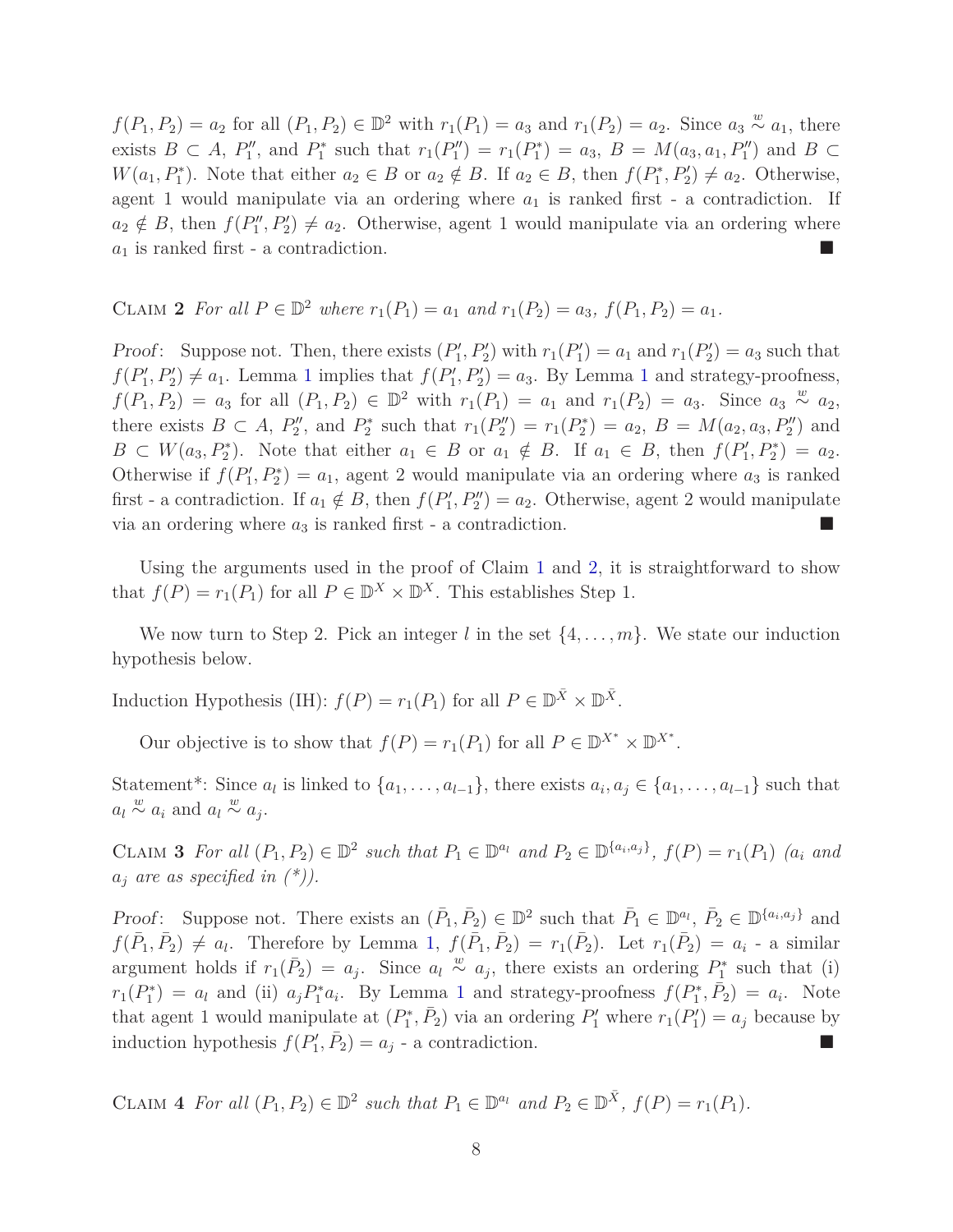*Proof*: In the view of Claim 3, we need to consider only the case where  $P_2 \in \mathbb{D}^{a_r}$  where  $a_r \in \{a_1, \ldots, a_{l-1}\}\$ and  $a_r \neq a_i, a_j$ . Suppose there exists  $(\bar{P}_1, \bar{P}_2)$  such that  $r_1(\bar{P}_1) = a_l$ ,  $r_1(\bar{P}_2) = a_r$  and  $f(\bar{P}_1, \bar{P}_2) \neq a_l$ . Since  $a_l \overset{w}{\sim} a_i$ , there exists  $B \subset A$ ,  $P'_1$  and  $P''_2$  such that (i)  $r_1(P'_1) = a_l$  and  $r_1(P''_2) = a_i$ , (ii)  $B = M(a_l, a_i, P'_1)$  and  $B = M(a_i, a_l, P''_2)$ . By strategyproofness and IH,  $f(P'_1, \overline{P}_2) = B \cup a_i$ . Claim 3 implies that  $f(P'_1, P''_2) = a_i$ . Therefore, agent 2 would manipulate at  $(P'_1, P''_2)$  via  $\bar{P}_2$ , contradicting the assumption of strategy-proofness. Ō

CLAIM 5 For all  $(P_1, P_2) \in \mathbb{D}^2$  such that  $P_1 \in \mathbb{D}^{\{a_i, a_j\}}$  and  $P_2 \in \mathbb{D}^{a_l}$ ,  $f(P) = r_1(P_1)$  (here *too,*  $a_i$  *and*  $a_j$  *are as specified in*  $(*)$ ).

Proof: Suppose not. There exists an  $(\bar{P}_1, \bar{P}_2) \in \mathbb{D}^2$  such that  $\bar{P}_1 \in \mathbb{D}^{\{a_i, a_j\}}$ ,  $\bar{P}_2 \in \mathbb{D}^{a_l}$ and  $f(\bar{P}_1, \bar{P}_2) \neq r_1(\bar{P}_1)$ . Therefore by Lemma 1,  $f(\bar{P}_1, \bar{P}_2) = a_l$ . Let  $r_1(\bar{P}_1) = a_i$  - a similar argument holds if  $r_1(\bar{P}_1) = a_j$ . Since  $a_l \stackrel{w}{\sim} a_j$ , there exists  $P'_2$  such that  $r_1(P'_2) = a_j$  and  $a_l P'_2 a_i$ . Since,  $f(\bar{P}_1, P'_2) = a_i$  by IH, agent 2 would manipulate at  $(\bar{P}_1, P'_2)$  via  $\bar{P}_2$  - a contradiction.

▉

CLAIM 6 Let  $a_r \stackrel{w}{\sim} a_s$  and  $a_r, a_s \in \{a_1, a_2, \ldots, a_{l-1}\}$ . If  $f(P) = a_r$  for all  $(P_1, P_2) \in \mathbb{D}^2$  such that  $P_1 \in \mathbb{D}^{a_r}$  and  $P_2 \in \mathbb{D}^{a_l}$ , then  $f(P) = a_s$  for all  $(P_1, P_2) \in \mathbb{D}^2$  such that  $P_1 \in \mathbb{D}^{a_s}$  and  $P_2 \in \mathbb{D}^{a_l}$ .

*Proof*: Suppose not. There exists an  $(\bar{P}_1, \bar{P}_2) \in \mathbb{D}^2$  such that  $\bar{P}_1 \in \mathbb{D}^{a_s}, \bar{P}_2 \in \mathbb{D}^{a_l}$  and  $f(\bar{P}_1, \bar{P}_2) \neq a_s$ . Since  $a_r \stackrel{w}{\sim} a_s$ , there exists  $B \subset A$ ,  $P'_1$  and  $P'_2$  such that (i)  $r_1(P'_1) = a_s$  and  $r_1(P'_2) = a_r$ , (ii)  $B = M(a_s, a_r, P'_1)$  and  $B = M(a_r, a_s, P'_2)$ . By strategy-proofness and our assumption,  $f(P'_1, \overline{P}_2) \in B \cup a_r$ . Since  $f(P'_1, P'_2) = a_s$  by IH, 2 would manipulate at  $(P'_1, P'_2)$ via  $\bar{P}_2$  - a contradiction.

CLAIM 7 For all  $a_r \in \{a_1, a_2, ..., a_{l-1}\}, P_1 \in \mathbb{D}^{a_r}$  and  $P_2 \in \mathbb{D}^{a_l}$ ,  $f(P_1, P_2) = a_r$ .

Proof: Pick  $a_r \in \{a_1, a_2, \ldots, a_{l-1}\}$ . Since  $\mathbb D$  is a  $\beta$  domain, there must exist a sequence  $b_0, b_1, \ldots, b_t \in \{a_1, a_2, \ldots, a_{l-1}\}\$  such that  $b_0 = a_j, b_t = a_r$  and  $b_0 \stackrel{w}{\sim} b_1, b_1 \stackrel{w}{\sim} b_2, \ldots, b_{t-1} \stackrel{w}{\sim} b_t$ . By Claim 5,  $f(P) = a_j$  for all  $P \in \mathbb{D}^2$  where  $P_1 \in \mathbb{D}^{a_j}$  and  $P_2 \in \mathbb{D}^{a_l}$ . Applying Claim 6 repeatedly, it follows that  $f(P) = a_r$  for all  $P \in \mathbb{D}^2$  where  $P_1 \in \mathbb{D}^{a_r}$  and  $P_2 \in \mathbb{D}^{a_l}$ .

Claims 3-7 establish Step 2. This completes the proof of the Theorem.

Observation **2** Aswal et al. (2003) proved that linked domains are dictatorial. Since linked domains are *β* domain, Theorem 2 clearly generalizes that of Aswal et al. (2003). We note that  $\beta$  domain can be much smaller than linked domains. For instance, the domain in Example 1 has eight orderings while the minimal linked domain with four alternatives has ten orderings. In fact, the size of a minimal dictatorial domain is 2*m*, the bound that is obtained by  $\beta$  domains in the case where  $m = 4$ .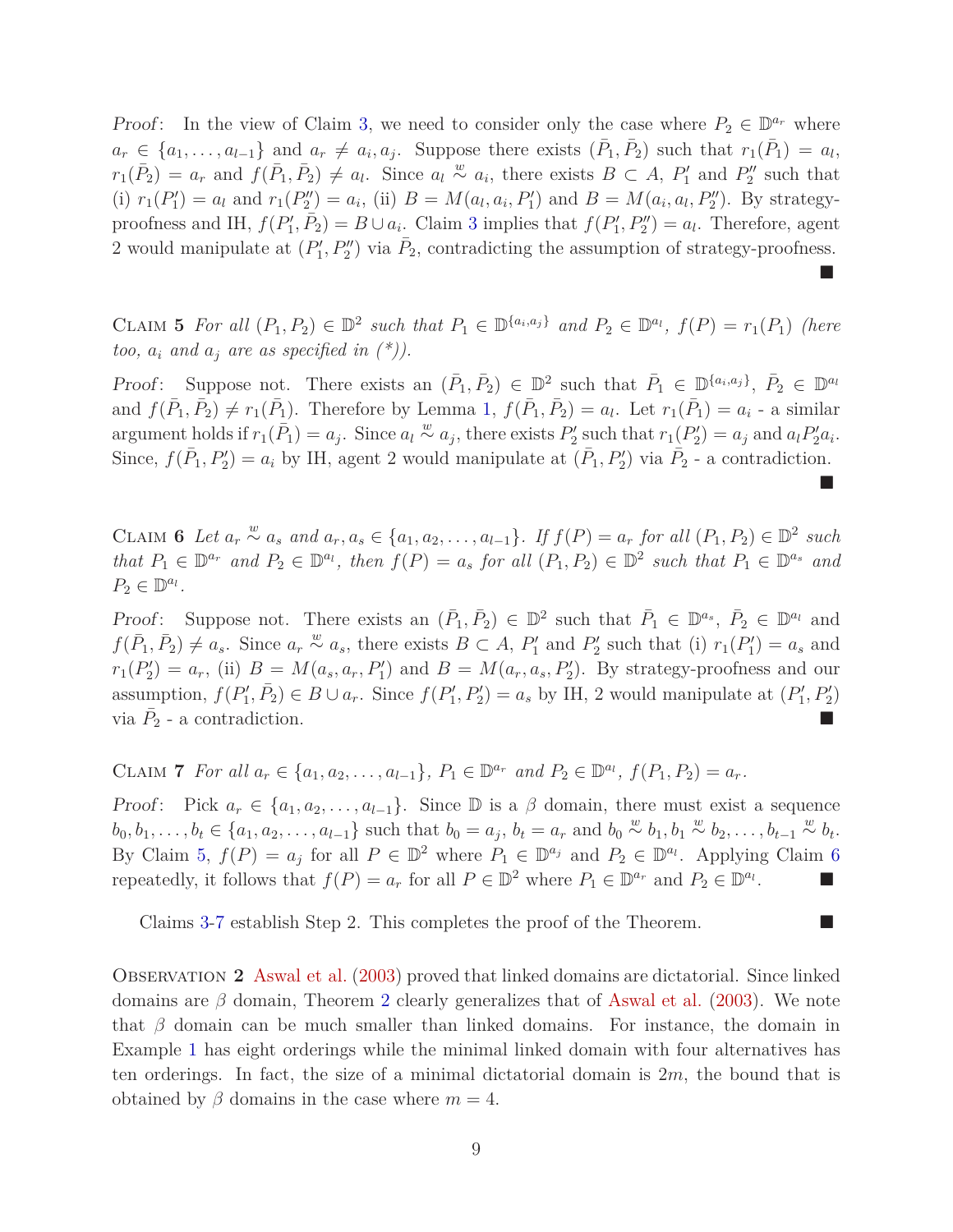### 4 *γ* Domains

In this section, we consider a strengthening of the notion of weak connectedness. This generates new conditions for dictatorial domains where the induced graph on alternatives has fewer edges.

We introduce the notion of strong connectedness formally below.

DEFINITION 10 *A* pair of alternatives  $a_j$ ,  $a_k$  is strongly connected, denoted by  $a_j \approx a_k$  if  $a_j \overset{w}{\sim} a_k$  *and for all*  $a_r \neq a_j$ ,  $a_k$  there exists  $P_i, P'_i \in \mathbb{D}$  such that

- *1.*  $r_1(P_i) = a_i$  *and*  $a_r P_i a_k$ *.*
- 2.  $r_1(P'_i) = a_k$  *and*  $a_r P'_i a_j$ .

In addition to weak connectedness, strong connectedness requires the following "intermediateness" property : for any alternative  $a_r$  other than  $a_j$  and  $a_k$ , there exist two orderings in the domain, one where  $a_r$  is above  $a_k$  while  $a_j$  at the top and another where  $a_r$  is above  $a_i$  while  $a_k$  at the top.

Fix a domain  $\mathbb{D}$ . The graph induced by strong connectedness  $G(\mathbb{D})$  is constructed in the same way as  $G(\mathbb{D})$  with weak connectedness replaced by strong connectedness. In other words, the set of vertices in  $\bar{G}(\mathbb{D})$  is *A* and there is an edge  $\{a_j, a_k\}$  in  $\bar{G}(\mathbb{D})$  if and only if  $a_j \approx a_k$ .

The objective of this paper is to show that  $\bar{G}(\mathbb{D})$  requires "fewer" edges than  $G(\mathbb{D})$  in order to be dictatorial. In particular, we will only require  $\bar{G}(\mathbb{D})$  to be *connected*. <sup>2</sup>

DEFINITION 11 *A domain*  $\mathbb{D}$  *is a*  $\gamma$  *domain if*  $G(\mathbb{D})$  *is connected.* 

A *γ* domain may not be a *β* domain as the example below shows.

EXAMPLE 2 Let  $A = \{a_1, a_2, a_3, a_4, a_5\}$  and let  $\hat{\mathbb{D}}$  be the domain in Table 3.

|       |       | $P_i^1$ $P_i^2$ $P_i^3$ $P_i^4$ $P_i^5$ $P_i^6$ $P_i^7$ $P_i^8$ $P_i^9$ $P_i^{10}$ |                           |                                               |       |       |       |                  |
|-------|-------|------------------------------------------------------------------------------------|---------------------------|-----------------------------------------------|-------|-------|-------|------------------|
| $a_1$ | $a_1$ |                                                                                    |                           | $a_2 \quad a_2 \quad a_3 \quad a_3 \quad a_4$ |       | $a_4$ | $a_5$ | $a_5$            |
| $a_2$ |       | $a_4$ $a_1$ $a_4$ $a_1$ $a_5$ $a_5$                                                |                           |                                               |       | $a_2$ |       | $a_4 \qquad a_1$ |
| $a_3$ |       | $a_3 \quad a_3 \quad a_5 \quad a_2 \quad a_4 \quad a_3$                            |                           |                                               |       | $a_1$ | $a_3$ | a <sub>2</sub>   |
| $a_4$ | $a_5$ |                                                                                    | $a_4 \quad a_3 \quad a_4$ | $a_2$                                         | $a_2$ | $a_3$ | $a_1$ | $a_3$            |
| $a_5$ | $a_2$ |                                                                                    |                           | $a_5 \quad a_1 \quad a_5 \quad a_1 \quad a_1$ |       | $a_5$ | $a_2$ | $a_4$            |

Table 3: The domain  $\hat{\mathbb{D}}$ 

The domain  $\hat{\mathbb{D}}$  is a  $\gamma$  domain. The induced graph  $\bar{G}(\hat{\mathbb{D}})$  (shown in Figure 2) is connected.

<sup>&</sup>lt;sup>2</sup>This is the standard notion of a connected graph, i.e. a graph where there is a path between any two vertices. A complete definition can be found inWest (2001).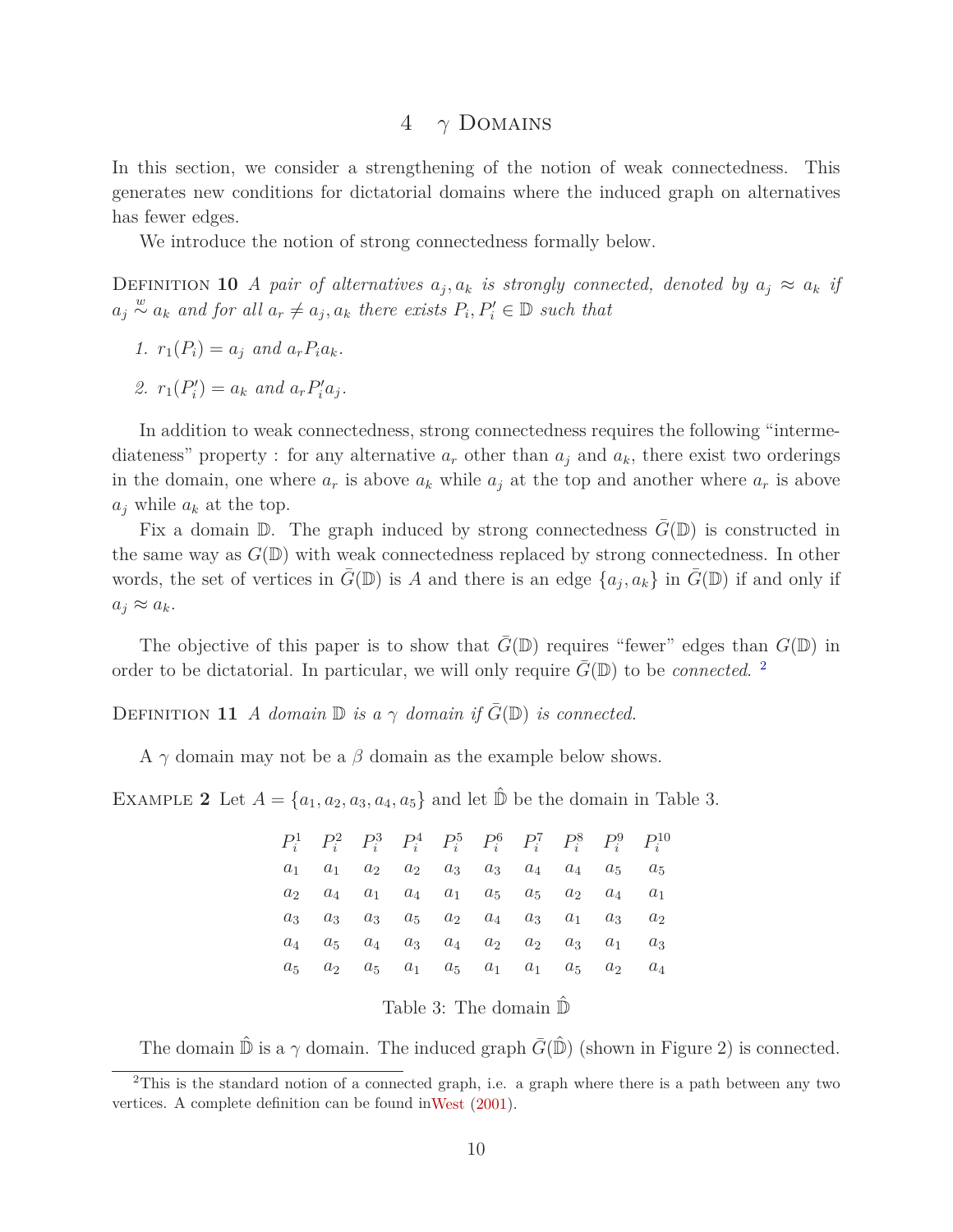

Figure 2: The graph  $\overline{G}(\mathbb{D})$ 

If a domain is a  $\beta$  domain, then for every  $a_j \in A$ , there exists  $a_k$  and  $a_r$  such that  $a_j \stackrel{w}{\sim} a_k$ and  $a_j \overset{w}{\sim} a_r$ . However  $a_5$  is not weakly connected to  $a_1$  or  $a_2$  or  $a_3$ . Therefore  $\hat{\mathbb{D}}$  is not a  $\beta$ domain.

EXAMPLE 3 Let  $A = \{a_1, a_2, a_3, a_4, a_5\}$  and let  $\mathbb{D}^*$  be the domain in Table 4. The graph induced by  $\mathbb{D}^*$  is a star graph<sup>3</sup> (shown in Figure 3). Since the star graph is connected,  $\mathbb{D}^*$  is a *γ* domain.

|                |       |       |                                     |                 |                                               |       |       |                                               | $P_i^1$ $P_i^2$ $P_i^3$ $P_i^4$ $P_i^5$ $P_i^6$ $P_i^7$ $P_i^8$ $P_i^9$ $P_i^{10}$ $P_i^{11}$ $P_i^{12}$ |       |
|----------------|-------|-------|-------------------------------------|-----------------|-----------------------------------------------|-------|-------|-----------------------------------------------|----------------------------------------------------------------------------------------------------------|-------|
| $a_1$          | $a_1$ | $a_2$ |                                     | $a_2 \quad a_3$ | $a_3 \quad a_3$                               | $a_4$ | $a_4$ | $a_4$                                         | $a_5$                                                                                                    | $a_5$ |
| $a_4$          |       |       | $a_3 \quad a_4 \quad a_5 \quad a_1$ |                 |                                               |       |       | $a_2 \quad a_2 \quad a_1 \quad a_3 \quad a_3$ | $a_4$                                                                                                    | $a_3$ |
| a <sub>2</sub> | $a_5$ |       | $a_1$ $a_3$ $a_2$                   |                 | $a_4$ $a_5$ $a_5$                             |       |       | $a_2 \quad a_5$                               | $a_2$                                                                                                    | $a_1$ |
| $a_{5}$        | $a_2$ |       |                                     |                 | $a_3 \quad a_1 \quad a_5 \quad a_1 \quad a_1$ | $a_2$ | $a_1$ | $a_1$                                         | $a_1$                                                                                                    | $a_4$ |
| $a_3$          | $a_4$ |       | $a_5 \quad a_4 \quad a_4$           |                 | $a_5 \quad a_4$                               | $a_3$ | $a_5$ | $a_2$                                         | $a_3$                                                                                                    | $a_2$ |

Table 4: The domain  $\mathbb{D}^*$ 



Figure 3: The star graph  $\bar{G}(\mathbb{D}^*)$ 

The the following we show that the *circular domain* introduced in Sato (2010), is a *γ* domain.

DEFINITION 12 *A* domain is called a circular domain  $(\mathbb{D}^c)$  if the elements of *A* can be *indexed*  $a_1, a_2, \ldots, a_m$  *so that for each*  $k \in \{1, 2, \ldots, m\}$ *, there exist two preferences*  $P_i$  *and*  $P'_i$  *in*  $\mathbb{D}^c$  *such that* 

(i) 
$$
r_1(P_i) = a_k
$$
,  $r_2(P_i) = a_{k+1}$  and  $r_m(P_i) = a_{k-1}$ .

<sup>&</sup>lt;sup>3</sup>A graph  $G = (N, E)$  is a *star graph* if there exists a vertex  $a \in N$  (the center of the star) such that (*i*) for all  $b \in N \setminus \{a\}$ ,  $\{a, b\}$  is an edge in *G* and (*ii*) for all  $b, c \in N \setminus \{a\}$ ,  $\{b, c\}$  is not an edge in *G*.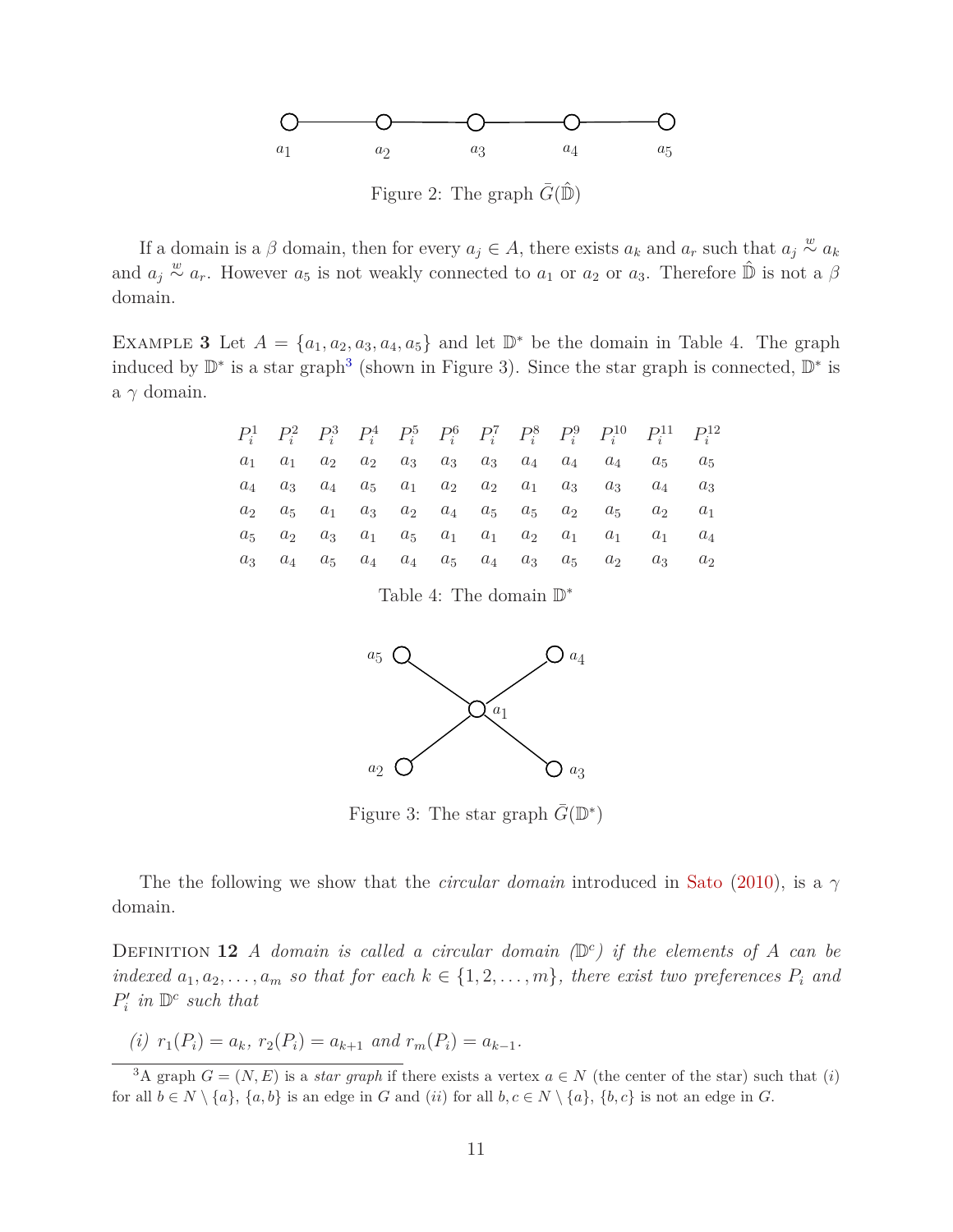$(iii)$   $r_1(P'_i) = a_k$ ,  $r_2(P'_i) = a_{k-1}$  and  $r_m(P'_i) = a_{k+1}$ .

 $(Let a_{m+1} = a_1 \text{ and } a_0 = a_m.)$ 

PROPOSITION **1**  $\mathbb{D}^c$  *is a*  $\gamma$  *domain.* 

*Proof*: First we show that for each  $k \in \{1, 2, \ldots, m\}$ ,  $\{a_k, a_{k+1}\}$  is an edge in  $\bar{G}(\mathbb{D}^c)$ . Since there exists  $P', P'' \in \mathbb{D}^c$  where  $r_1(P'_i) = a_k$ ,  $r_2(P'_i) = a_{k+1}$ ,  $r_1(P''_i) = a_{k+1}$  and  $r_2(P'_i) = a_k$ ,  $a_k$  and  $a_{k+1}$  are weakly connected. Pick an alternative  $b \neq a_k, a_{k+1}$ . Since there exists  $P_i^1, P_i^2 \in \mathbb{D}^c$  where  $r_1(P_i^1) = a_k, r_m(P_i^1) = a_{k+1}, r_1(P_i^2) = a_{k+1}$  and  $r_m(P_i^2) = a_k$ , b is ranked above  $a_{k+1}$  in  $P_i^1$  and also above  $a_k$  in  $P_i^2$ . Therefore,  $a_k \approx a_{k+1}$  and  $\{a_k, a_{k+1}\}$  is an edge in  $\bar{G}(\mathbb{D}^c)$ . Since for each  $k \in \{1, 2, ..., m\}$ ,  $\{a_k, a_{k+1}\}$  is an edge in  $\bar{G}(\mathbb{D}^c)$ , it is connected.

OBSERVATION **3**  $\bar{G}(\mathbb{D}^c)$  is not a star graph.

Observation **4** A circular domain may or may not be a *β* domain. Chatterji and Sen (2011) introduced a more restricted class of circular domains (which they also called circular domains). These domains are *β* domain.

OBSERVATION 5 A  $\beta$  domain may not be a  $\gamma$  domain. For instance the domain in Example 1, is not a  $\gamma$  domain. The induced graph (shown in Figure 4) is not connected.



Figure 4: The graph  $\overline{G(\mathbb{D})}$ 

Our main result in this section shows that any  $\mathbb D$  for which  $G(\mathbb D)$  is connected, is dictatorial. Unfortunately, some extra conditions are needed in the very special case when  $G(\mathbb{D})$  is a star graph. We are unable to show the dictatorial result for the star graph without additional conditions but we conjecture that the additional conditions are not required. In Parts B and C of the Theorem below, we provide two independent conditions for the star-graph case that ensure dictatoriality.

THEOREM **3** *Let*  $\mathbb{D}$  *be a*  $\gamma$  *domain.* 

- *A. If*  $G(\mathbb{D})$  *is not a star graph, then*  $\mathbb{D}$  *is dictatorial.*
- *B.* Let  $\bar{G}(\mathbb{D})$  be a star graph and let a be the center of the star. If there exists  $b, c \in A \setminus \{a\}$ *such that*  $b \stackrel{w}{\sim} c$ *, then*  $\mathbb{D}$  *is dictatorial.*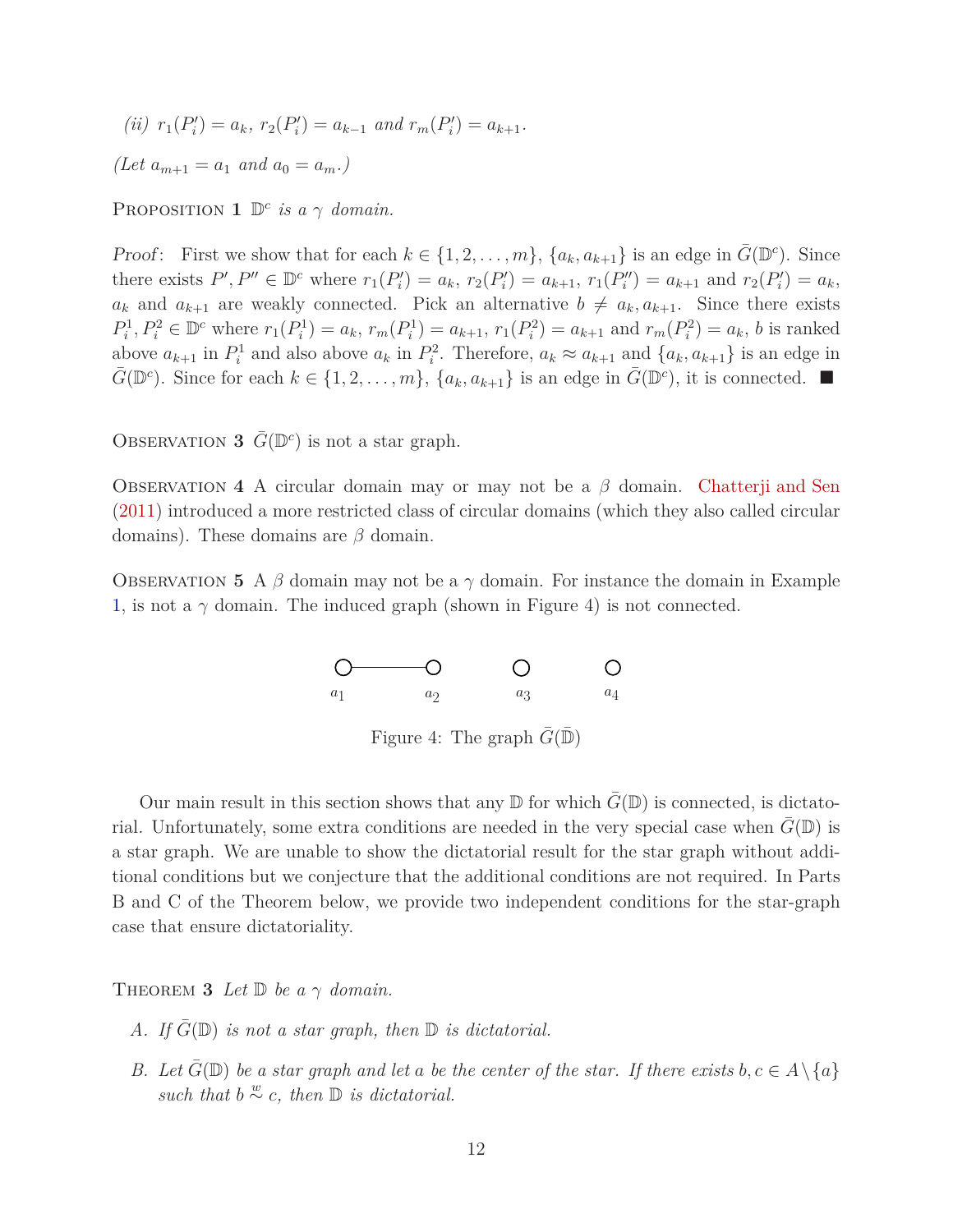*C.* Let  $\bar{G}(\mathbb{D})$  be a star graph and let a be the center of the star. If there exists  $P_i^1, P_i^2, P_i^3, P_i^4 \in$ D such that (i)  $r_1(P_i^1) = r_1(P_i^2) = b \neq a$  and  $r_1(P_i^3) = r_1(P_i^4) = c \neq a$  and (ii)  $M(b, a, P_i^1) = W(a, P_i^2) = M(c, a, P_i^3) = W(a, P_i^4)$ , then  $\mathbb{D}$  *is dictatorial.* 

*Proof*: Let  $\mathbb{D}$  be a  $\gamma$  domain and let  $f : \mathbb{D}^2 \to A$  be a strategy-proof and unanimous scf<sup>4</sup>.

Let  $G(\mathbb{D})$  be the induced connected graph. We will say a pair of alternatives  $a, b \in A$ are neighbors if  $\{a, b\}$  is an edge in the graph  $G(\mathbb{D})$ . Agent  $i \in \{1, 2\}$  is said to be decisive over  $a \in A$  if for any  $P \in \mathbb{D}^2$  with  $r_1(P_i) = a$ ,  $f(P) = a$ . Agent  $i \in \{1, 2\}$  is dictator if *i* is decisive over all alternatives in *A*.

LEMMA 2 Let a and b be neighbors. For all  $i, j \in \{1, 2\}$ , if i is not decisive over a, then j *is decisive over b.*

Proof: We assume that agent *i* is not decisive over *a*. If agent *i* is not decisive over *a*, then we argue that  $f(\bar{P}_i, \bar{P}_j) \neq a$ , where  $r_1(\bar{P}_i) = a$  and  $r_1(\bar{P}_j) = b$ . If  $f(\bar{P}_i, \bar{P}_j) = a$ , then applying Lemma 1,  $f(P_i, P_j) = a$  for all  $(P_i, P_j) \in \mathbb{D}^2$  such that  $r_1(P_i) = a$  and  $r_1(P_j) = b$ . In that case, we argue that agent *i* is decisive over *a*. Suppose not. Then there exists a profile  $P' \in \mathbb{D}^2$ , such that  $r_1(P'_i) = a$  and  $f(P') = c \neq a$ . Since  $a \approx b$ , there exist  $P''_j$  with  $r_1(P''_j) = b$  and  $cP''_j a$ . Therefore, agent *j* can manipulate at  $(P'_i, P''_j)$  via  $P'_j$ .

By Lemma 1 and our assumption,  $f(\bar{P}_i, \bar{P}_j) = b$ . If  $f(\bar{P}_i, \bar{P}_j) = b$ , then applying Lemma 1,  $f(P_i, P_j) = b$  for all  $(P_i, P_j) \in \mathbb{D}^2$  such that  $r_1(P_i) = a$  and  $r_1(P_j) = b$ . Finally, we argue that agent *j* is decisive over *b*. Suppose not. Then there exists a profile  $P' \in \mathbb{D}^2$ , such that  $r_1(P'_j) = b$  and  $f(P') = c \neq b$ . Since  $a \approx b$ , there exist  $P''_i$  with  $r_1(P''_i) = a$  and  $cP''_j b$ . Therefore, agent *i* can manipulate at  $(P''_i, P'_j)$  via  $P'_i$ .

Lemma **3** *For any distinct a and b in A, it is impossible that agent* 1 *is decisive over a and agent* 2 *is decisive over b.*

*Proof*: Pick a profile  $P \in \mathbb{D}^2$  such that  $r_1(P_1) = a$  and  $r_1(P_2) = b$ . Since agent 1 is decisive over *a*,  $f(P) = a$ . But  $f(P) = b$ , because agent 2 is decisive over *c*. Therefore, the singlevaluedness of *f* is contradicted.

Proof of Part A: Suppose  $G(\mathbb{D})$  is not a star graph. We show that f is dictatorial. First we show the following claim.

CLAIM 8 For any  $a \in A$ , either agent 1 is decisive over a or agent 2 is decisive over a.

<sup>&</sup>lt;sup>4</sup>In view of Proposition 3.1 of Aswal et al. (2003) and the fact that a  $\gamma$  domain is minimally rich, it suffices to show that if  $f: \mathbb{D}^2 \to A$  is strategy-proof and unanimous, then f is dictatorial.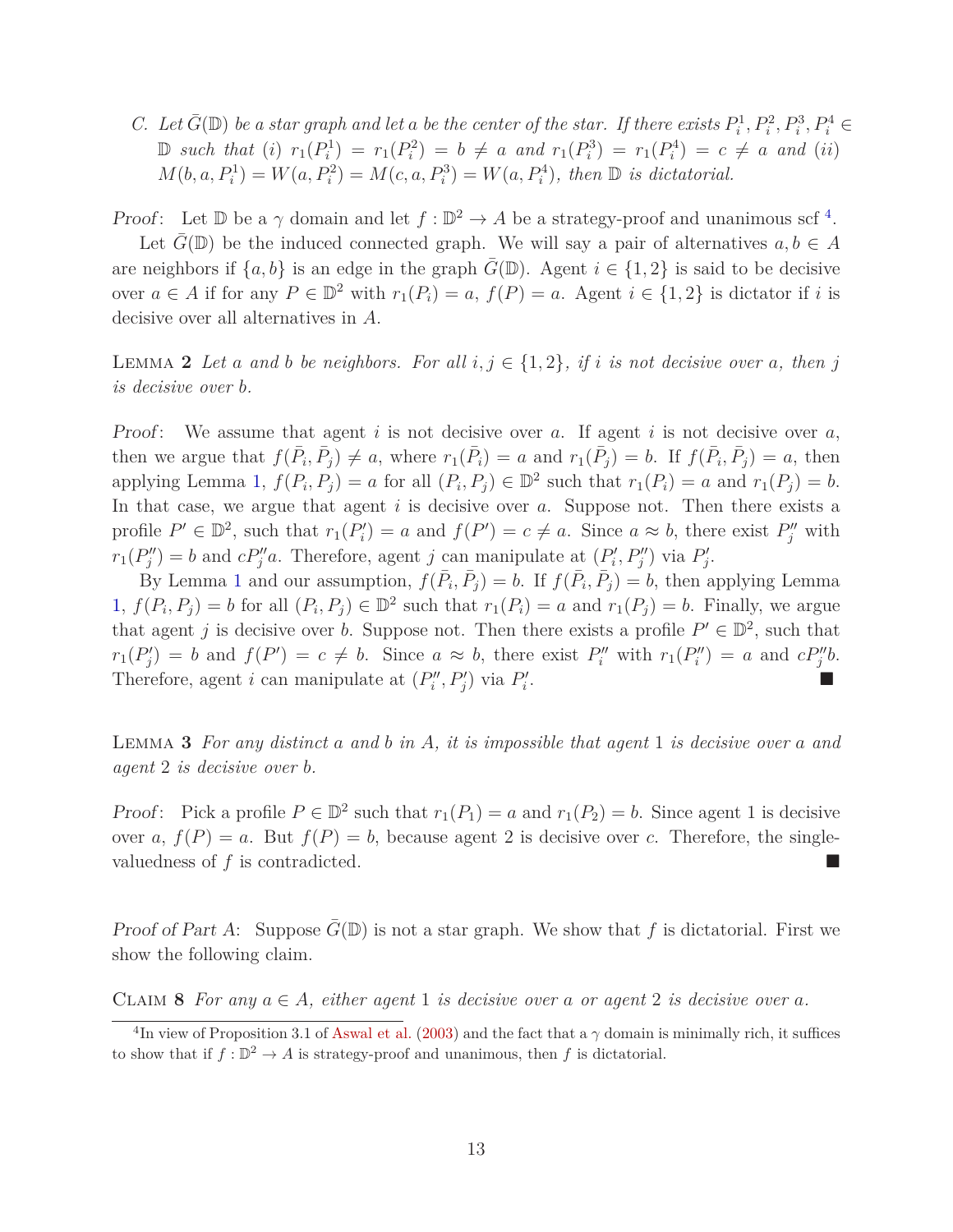*Proof:* Suppose not. There exists an alternative  $a \in A$  such that either both the agents are decisive over *a* or none of them are decisive over *a*. We consider the following two cases.

Case 1: Suppose both the agents are decisive over *a*. Since  $G(\mathbb{D})$  is connected and not a star, there exists two edges  $\{a, b\}$  and  $\{b, c\}$  where  $a \neq c$ . By Lemma 3, both the agents are not decisive over *b*. By Lemma 2, both the agents are decisive over *c*, because *b* and *c* are neighbors. Since agent 1 is decisive over *a* and 2 is decisive over *b*, Lemma 3 is contradicted.

Case 2: Suppose none of the agents are decisive over *a*. Since  $G(\mathbb{D})$  is connected, there exists an edge  $\{a, b\}$  in  $G(\mathbb{D})$ . By Lemma 2, both the agents are decisive over *b*. Arguments in case 1 can now be replicated with alternative *a* replaced by *b* to show a contradiction.

#### Claim **9** *There exists an agent who is decisive over all alternatives in A.*

Proof: Let *a* be any element of *A*. By Claim 8, either agent 1 is decisive over *a* or agent 2 is decisive over *a*. W.l.o.g we assume that agent 1 is decisive over *a*. We complete the proof by showing that 1 is decisive over all alternatives in *A*. Let *b* be any element of  $A \setminus \{a\}$ . We show that agent 1 is decisive over *b*. Since  $\overline{G}(\mathbb{D})$  is connected, there exists a path  $(a = a_1, a_2, \ldots, a_{k-1}, a_k = b)$  in  $G(\mathbb{D})$  from *a* to *b*. First, we show that if agent 1 is decisive over  $a_i$  then agent 1 is decisive over  $a_{i+1}$  for all  $i \in \{1, 2, \ldots, k-1\}$  and applying this fact again and again we conclude that agent 1 is decisive over *b*. Note that  $a_i$  and  $a_{i+1}$  are neighbors in  $\bar{G}(\mathbb{D})$ . By Lemma 3, if agent 1 is decisive over  $a_i$ , then agent 2 is not decisive over  $a_{i+1}$ . By Claim 8, agent 1 is decisive over  $a_{i+1}$ . Therefore we conclude that agent 1 is decisive over *b*. Because *b* was arbitrary, agent 1 is decisive over all alternatives in *A*.

Claim 8 and Claim 9 establish Part A of the Theorem 3.

Proof of Part B: Suppose  $G(\mathbb{D})$  is a star graph and let *a* be the center of the star. Let *b*, *c* ∈ *A* \ {*a*} be such that *b*<sup>∞</sup> *c*. We show that *f* is dictatorial. First we show the following claim.

#### Claim **10** *It is impossible that agent* 1 *and* 2 *are both decisive over a.*

*Proof:* Since  $b \stackrel{w}{\sim} c$ , there exists  $B \subset A$  and  $P_1, P_2 \in \mathbb{D}$  such that (i)  $r_1(P_1) = b$  and  $r_1(P_2) = c$ , (ii)  $B = M(b, c, P_1)$  and (iii)  $B = M(c, b, P_2)$ . By Lemma 1,  $f(P_1, P_2)$  is either *b* or *c*. Let  $f(P_1, P_2) = b$  - a similar arguments works if  $f(P_1, P_2) = c$ . If  $a \in B$ , 2 would manipulate at  $(P_1, P_2)$  via an ordering where *a* is ranked first because 2 is decisive over *a* a contradiction.

Suppose  $a \notin B$ . Since *a* and *c* are neighbors,  $a \stackrel{w}{\sim} c$ . Therefore, there exists  $B' \subset A$  and  $P'_2, P''_2 \in \mathbb{D}$  such that (i)  $r_1(P'_2) = r_1(P''_2) = c$ , (ii)  $B' = M(c, a, P'_2)$  and (iii)  $B' \subset W(a, P''_2)$ . Lemma 1 and strategy-proofness imply that  $f(P_1, P_2') = f(P_1, P_2'') = b$ . If  $b \in B'$ , 2 would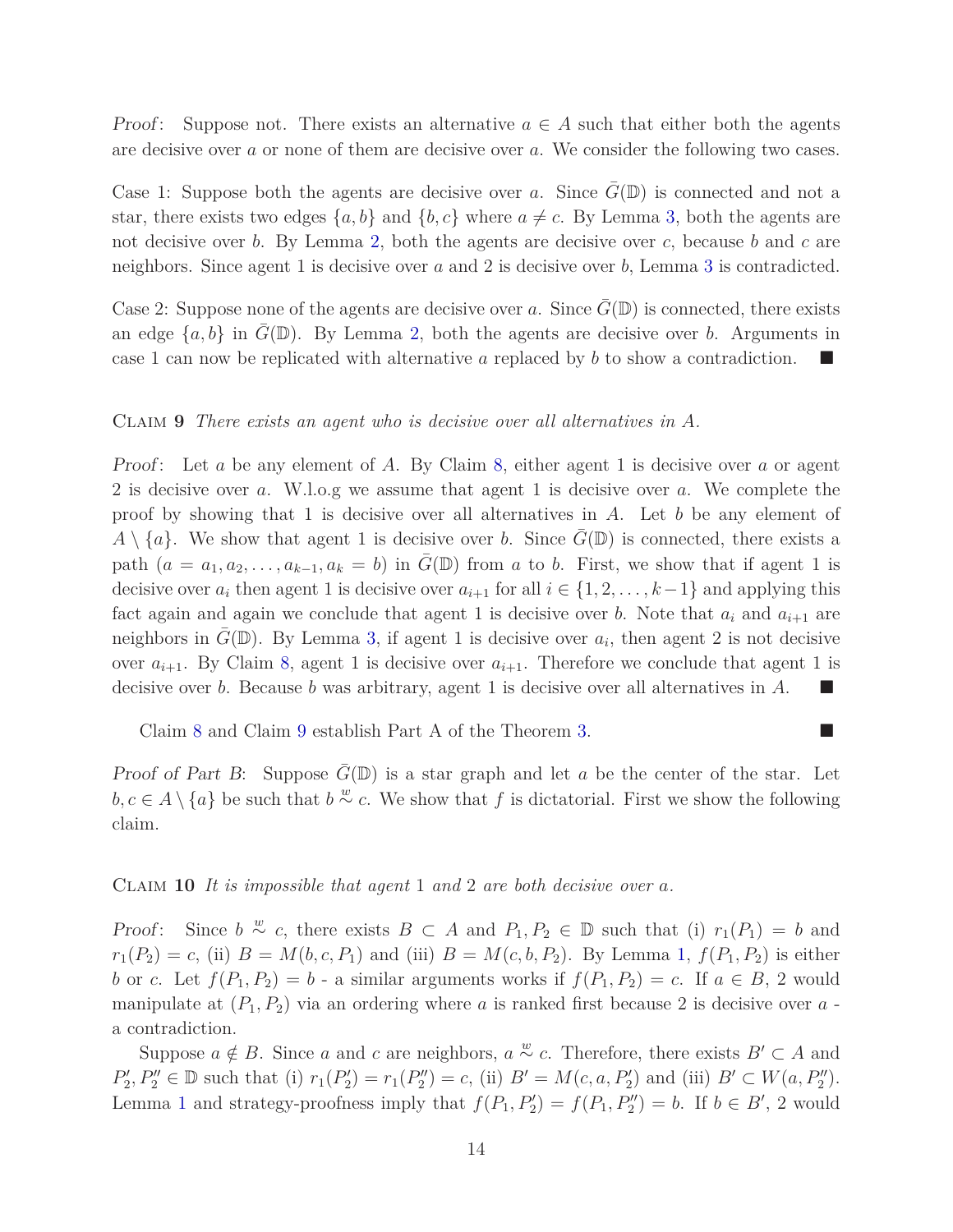manipulate at  $(P_1, P_2'')$  via an ordering where *a* is ranked first because 2 is decisive over *a*. Similarly, if  $b \notin B'$ , 2 would manipulate at  $(P_1, P'_2)$  via an ordering where *a* is ranked first. This completes the proof of the Claim.

#### CLAIM 11 For any  $d \in A$ , either agent 1 is decisive over *d* or agent 2 is decisive over *d*.

*Proof*: Suppose not. Therefore, there exists an alternative  $d \in A$  such that either both the agents are decisive over *d* or none of them are decisive over *d*. We consider following two cases.

Case 1: Suppose both the agents are decisive over *d*. Claim 10 implies that *d* is not the center of  $G(\mathbb{D})$ . Since *d* and *a* are neighbors, Lemma 3 implies that agent 1 and 2 are not decisive over *a*. By Lemma 2, both agents are decisive over  $c \neq a, d$ , because *a* and *c* are neighbors. Since agent 1 is decisive over *d* and 2 is decisive over *c*, Lemma 3 is contradicted.

Case 2: In this case we consider that agent 1 and 2 are not decisive over *d*. First we argue that *d* is the center of  $G(\mathbb{D})$ . If *d* is not the center, Lemma 2 implies that agent 1 and 2 are decisive over  $a$  - Claim 10 is contradicted. Therefore,  $d$  is the center of  $G(\mathbb{D})$ . By Lemma 2, both agents are decisive over two distinct non-central alternatives *b* and *c*. Since agent 1 is decisive over *b* and 2 is decisive over *c*, Lemma 3 is contradicted.

#### Claim **12** *There exists an agent who is decisive over all alternatives in A.*

Proof: Replacing Claim 8 by Claim 11 in the proof of Claim 9 we can establish this Claim.

Ē

Claim 10-12 establish Part A of the Theorem 3.

Proof of Part C: Suppose  $G(\mathbb{D})$  is a star graph and let *a* be the center of the star. Let  $P_1^1, P_1^2, P_2^3, P_2^4 \in \mathbb{D}$  be such that  $(i)$   $r_1(P_1^1) = r_1(P_1^2) = b \neq a$  and  $r_1(P_2^3) = r_1(P_2^4) = c \neq a$ and (*ii*)  $M(b, a, P_1^1) = W(a, P_1^2) = M(c, a, P_2^3) = W(a, P_2^4)$ . We show that *f* is dictatorial. First we show the following claim.

#### Claim **13** *It is impossible that agent* 1 *and* 2 *are both decisive over a.*

Proof: Suppose not, i.e. agent 1 and 2 are decisive over *a*. Let  $M(b, a, P_1^1) = W(a, P_1^2)$  $M(c, a, P_2^3) = W(a, P_2^4) = B$ . By our assumption,  $b, c \notin B$ . Now consider the preference profile  $(P_1^1, P_2^4)$ . We show that  $f(P_1^1, P_2^4) = b$ . Note that  $f(P_1^1, P_2^4) \notin B$ , otherwise 2 will manipulate via an ordering where *a* is first-ranked. Since  $bP_2^4a$ ,  $f(P_1^1, P_2^4) \neq a$ , otherwise 2 will manipulate via an ordering where *b* is first-ranked. Since 1 is decisive over *a*,  $f(P_1^1, P_2^4) \notin$  $W(a, P_1^1)$ . Therefore  $f(P_1^1, P_2^4) = b$ .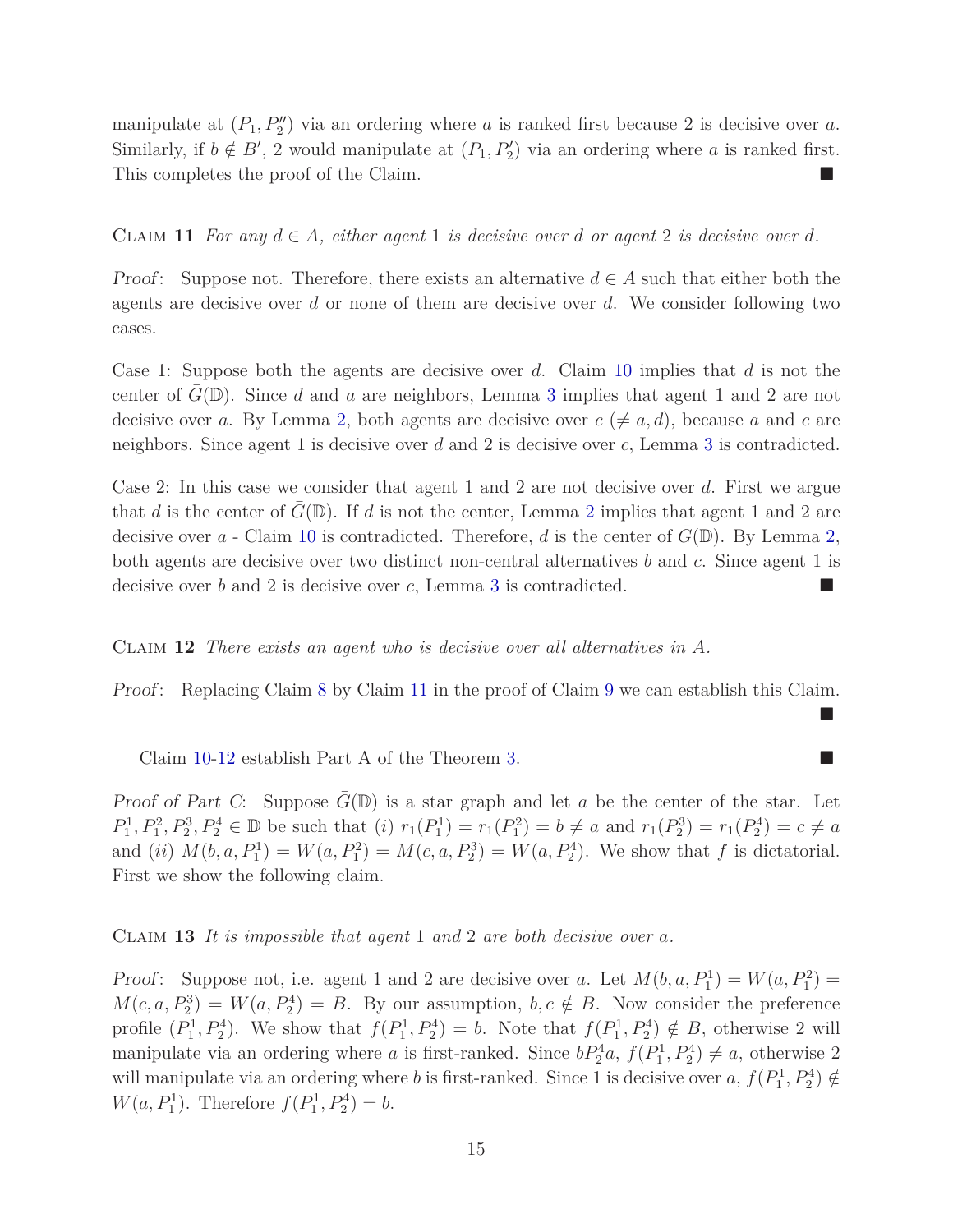Strategy-proofness implies that  $f(P_1^2, P_2^4) = b$ . We complete the proof of the claim by showing that  $f(P_1^2, P_2^3) \notin A$ , because it contradicts with the fact that *f* is a function. Note that  $f(P_1^2, P_2^3) \neq c$ , otherwise 2 will manipulate at  $(P_1^2, P_2^4)$  via  $P_2^3$ . Also  $f(P_1^2, P_2^3) \notin B$ , otherwise 1 will manipulate via an ordering where *a* is first-ranked. Since  $cP_1^2a$ ,  $f(P_1^2, P_2^3)$  = *a*, otherwise 1 will manipulate via an ordering where *c* is first-ranked. Since 2 is decisive over *a*,  $f(P_1^2, P_2^3) \notin W(a, P_2^3)$ . This completes the proof of the Claim.

CLAIM 14 For any  $d \in A$ , either agent 1 is decisive over *d* or agent 2 is decisive over *d*.

Proof: Replacing Claim 10 by Claim 12 in the proof of Claim 11, we can establish this Claim.

Claim **15** *There exists an agent who is decisive over all alternatives in A.*

Proof: Replacing Claim 8 by Claim 14 in the proof of Claim 9, we can establish this Claim.

 $\blacksquare$ 

Claim 13-15 establish Part C of Theorem 3.

This completes the proof of the Theorem.

Observation **6** Since the graph induced by a *circular domain* is connected and not a star graph (Observation 3), Part A of Theorem 3 generalizes the results in Sato (2010). Moreover, the minimal size of a  $\gamma$  domain is 2*m* (Example 2).

Observation **7** For the star-graph case, there are domains for which the conditions specified in Part B and Part C do not hold - the domain in Example 3 is such an example.

Observation **8** The relationship between linked domains (Aswal et al. (2003)), circular domains (Sato (2010)), circular domains (Chatterji and Sen (2011)), *β* domains and *γ* domains is summarized as follows.

- 1. linked domains (Aswal et al.  $(2003)$ )  $\subset \beta$  domains.
- 2. circular domains (Chatterji and Sen (2011)) ⊂ circular domains (Sato (2010)) ⊂  $\gamma$ domains.
- 3. circular domains (Chatterji and Sen  $(2011)$ )  $\subset \beta$  domains.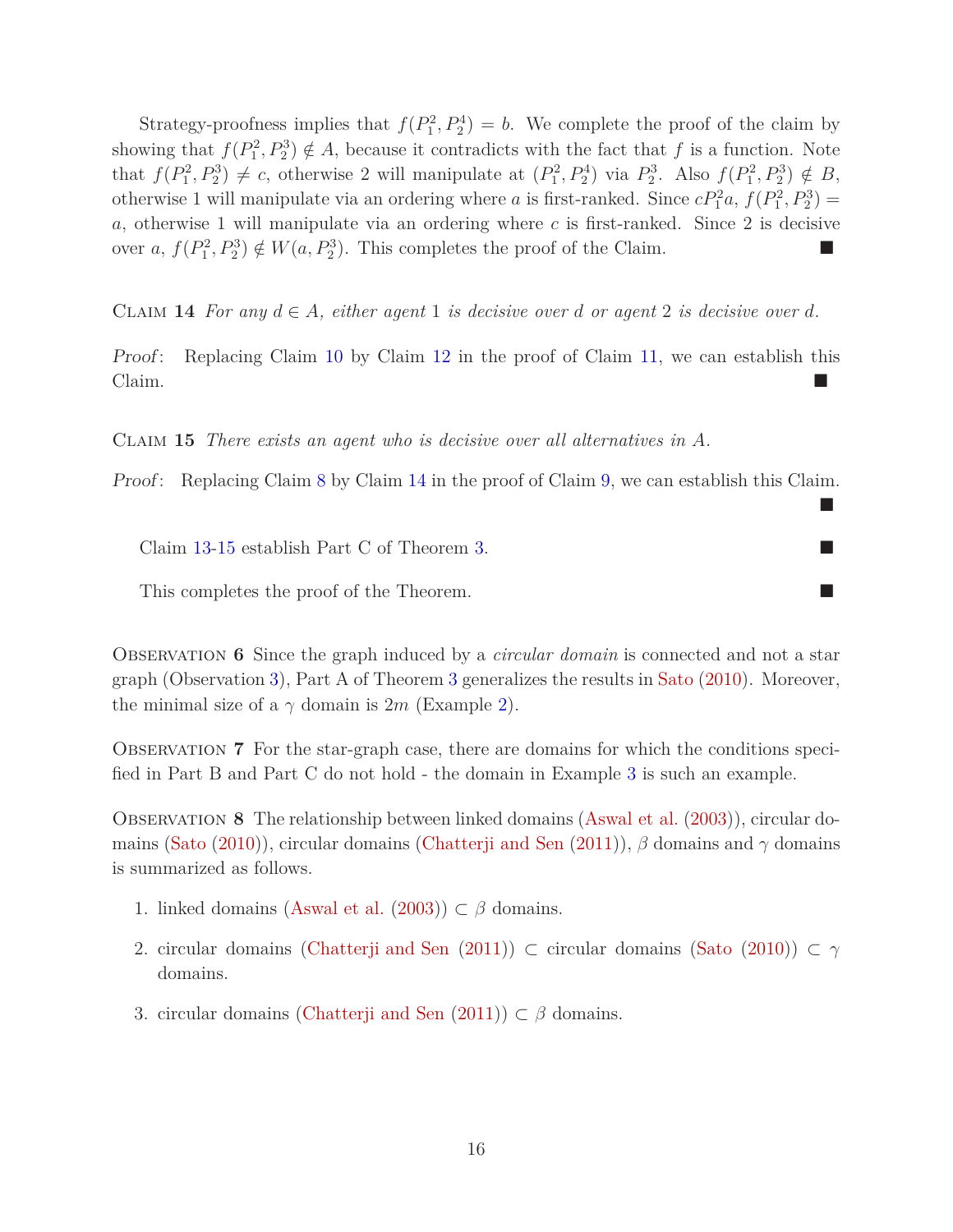

Figure 5: Diagrammatic representation of Observation 8

# 5 An Application

Consider a city with a hub. A finite number of citizens are located in the city but not at the hub. However, their locations are directly connected to the hub by a road. A public facility such as a hospital or a school has to be located in the city. The location decision is based on the preferences of citizens which are private information. What are the scfs that induce agents to report their preferences truthfully?

Let *H* be the hub of the city. Agents are located at a finite set of locations denoted by  $a_1, \ldots, a_m, m \geq 2$ . Agents' preferences are restricted in the following manner: an agent located at *a<sup>i</sup>* has one of the four orderings shown in Table 5.

$$
P_i \quad \bar{P}_i \quad P'_i \quad P''_i
$$
\n
$$
a_i \quad a_i \quad H \quad H
$$
\n
$$
H \quad \dots \quad a_i
$$
\n
$$
\vdots \quad \vdots \quad \vdots \quad \vdots
$$
\n
$$
H \quad \dots \quad a_i
$$

Table 5: Possible Preferences of an agent located at *a<sup>i</sup>*

The rationale behind the preference restrictions is as follows. Some citizens want it either at their location or at the hub - these citizens prefer proximity to the facility. Thus *a<sup>i</sup>* and *H* take first two places in their ordering and are represented either by  $P_i$  or  $P'_i$ . Some citizens want it at any residential location rather than at the hub and most prefer it when it is located near them - these preferences are represented by  $\bar{P}_i$ . Finally some citizens are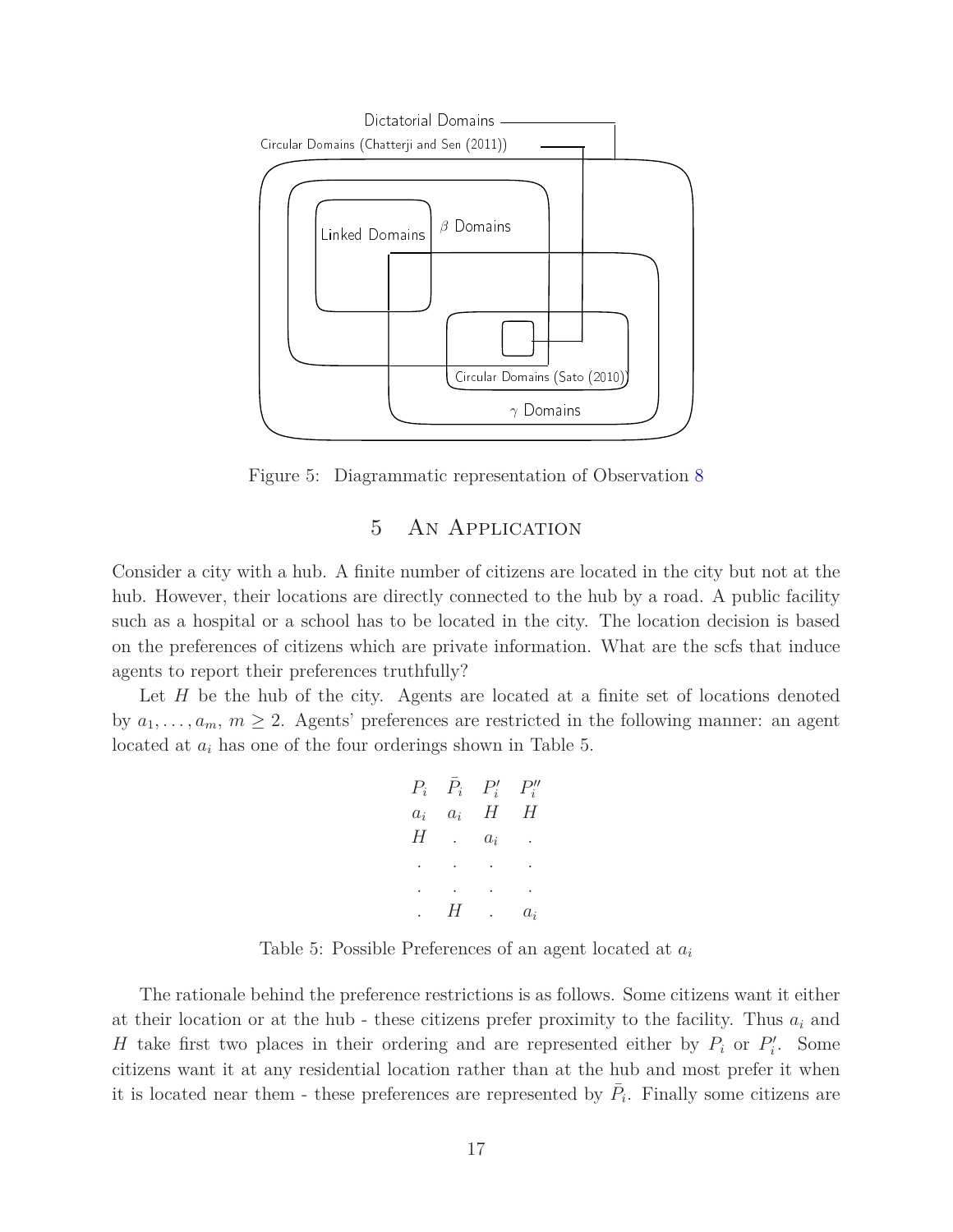affected by the congestion created by the facility and are strongly averse to it being located near them. They most prefer it being located at the hub for easy access. Such preferences are represented by  $P''_i$ .

A domain with the four preference orderings in Table 5 for each *a<sup>i</sup>* , will be called a *hub domain* and denoted by  $\mathbb{D}^H$ .

PROPOSITION 2 *A hub domain is a*  $\gamma$  *domain.* 

*Proof*: Let  $\mathbb{D}^H$  be a hub domain. First we show that for each  $k \in \{1, 2, ..., m\}$ ,  $\{a_k, H\}$  is an edge in  $\bar{G}(\mathbb{D}^H)$ . Since there exists  $P', P'' \in \mathbb{D}^H$  where  $r_1(P'_i) = a_k$ ,  $r_2(P'_i) = H$ ,  $r_1(P''_i) = H$ and  $r_2(P'_i) = a_k$ ,  $a_k$  and  $a_{k+1}$  are weakly connected. Pick an alternative  $b \neq a_k$ , *H*. Since there exists  $P_i^1, P_i^2 \in \mathbb{D}^H$  where  $r_1(P_i^1) = a_k, r_{m+1}(P_i^1) = H, r_1(P_i^2) = H$  and  $r_{m+1}(P_i^2) = a_k$ , *b* is ranked above *H* in  $P_i^1$  and also above  $a_k$  in  $P_i^2$ . Therefore,  $a_k \approx a_{k+1}$  and  $\{a_k, a_{k+1}\}\$ is an edge in  $\bar{G}(\mathbb{D}^c)$ . Since for each  $k \in \{1, 2, ..., m\}$ ,  $\{a_k, H\}$  is an edge in  $\bar{G}(\mathbb{D}^H)$ , it is connected.

The induced graph by a hub domain may or may not be a star-graph. In either case, it is a dictatorial domain.

Theorem **4** *A hub domain is dictatorial.*

*Proof*: Let  $\mathbb{D}^H$  be a hub domain. By Proposition 2,  $\bar{G}(\mathbb{D}^H)$  is connected. If  $\bar{G}(\mathbb{D}^H)$  is not a star-graph, we are done by Part A of Theorem 3.

Suppose that  $\bar{G}(\mathbb{D}^H)$  is a star-graph. Note that there exists  $P_i^1, P_i^2, P_i^3, P_i^4 \in \mathbb{D}^H$  such that (*i*)  $r_1(P_i^1) = r_1(P_i^2) = a_i \neq H$  and  $r_1(P_i^3) = r_1(P_i^4) = a_j \neq H$  and (*ii*)  $M(a_i, H, P_i^1) =$  $W(H, P_i^2) = M(a_j, H, P_i^3) = W(H, P_i^4) = \emptyset$ . Therefore, by Part C of Theorem 3,  $\mathbb{D}^H$  is dictatorial.

## 6 Conclusion

We have generalized the results of Aswal et al. (2003) in two different ways. Our results generate new examples of dictatorial domains and also unify existing results by covering some hitherto isolated cases.

#### **REFERENCES**

Aswal, N., S. Chatterji, and A. Sen (2003): "Dictatorial Domains," *Economic Theory*, 22, 45–62.

Chatterji, S. and A. Sen (2011): "Tops-Only Domains," *Economic Theory*, 46, 255–282.